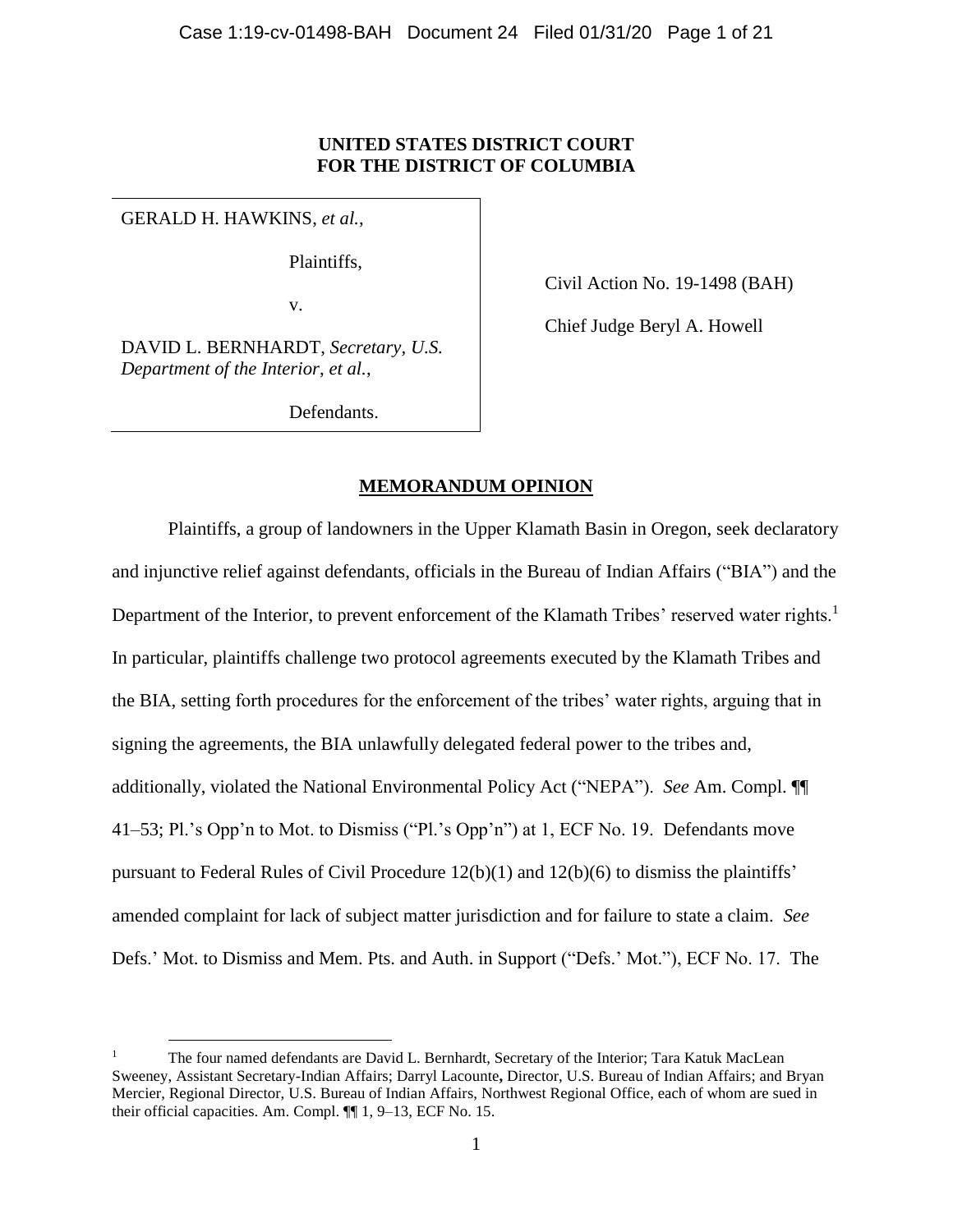defendants are correct that the plaintiffs lack standing, and thus the amended complaint is dismissed under Rule  $12(b)(1)$ .<sup>2</sup>

## **I. BACKGROUND**

 $\overline{a}$ 

The gravamen of this case is the repercussions to the plaintiffs of enforcement of tribal water rights. To provide context for resolution of the pending motion, the applicable treaty, laws and challenged protocol agreements are described below, followed by a summary of the plaintiffs' claims.

# **A. Overview of Legal Regime Governing Relationship Between United States and Klamath Tribes**

For more than a thousand years, the Klamath Tribes "hunted, fished, and foraged in the area of the Klamath Marsh and upper Williamson River," in southern Oregon. *United States v.*  Adair, 723 F.2d 1394, 1397 (9th Cir. 1983).<sup>3</sup> In 1864, the Tribes ceded approximately 12 million acres of land to the United States by treaty, and, in exchange, the United States reserved roughly 800,000 acres for the Tribes. *Id*. at 1398; Treaty with the Klamath ("Klamath Treaty"), 16 Stat. 707 (1864). Article I of the Klamath Treaty granted the tribes "the exclusive right to hunt, fish, and gather on their reservation." *Adair*, 723 F.2d at 1398; 16 Stat. 708. Article II created a [trust fund] designed to "advance [the Tribes] in civilization … especially in agriculture." *Id*.

In 1954, Congress terminated federal supervision of the Tribes. *See* Klamath Termination Act, 68 Stat. 718 (1954) (codified at 25 U.S.C. § 564, now omitted). "The express purpose of [the Klamath Termination Act] was to terminate federal supervision over the Klamath Tribe of Indians, to dispose of federally owned property acquired for the administration of Indian

<sup>&</sup>lt;sup>2</sup> Having reached the conclusion that dismissal is appropriate under Rule  $12(b)(1)$ , the alternative basis for dismissal, under Rule 12(b)(6), need not be addressed. *See* Defs.' Mot. at 29–42.

<sup>3</sup> The Klamath Tribes are currently a federally recognized nation consisting of three related tribes: the Klamath, Modoc, and Yahooskin. Older caselaw concerning the Tribes' rights generally refers to the Tribes in the singular, as the "Klamath Tribe," but the federal government, the parties and the Tribes themselves use the more accurate plural "Klamath Tribes."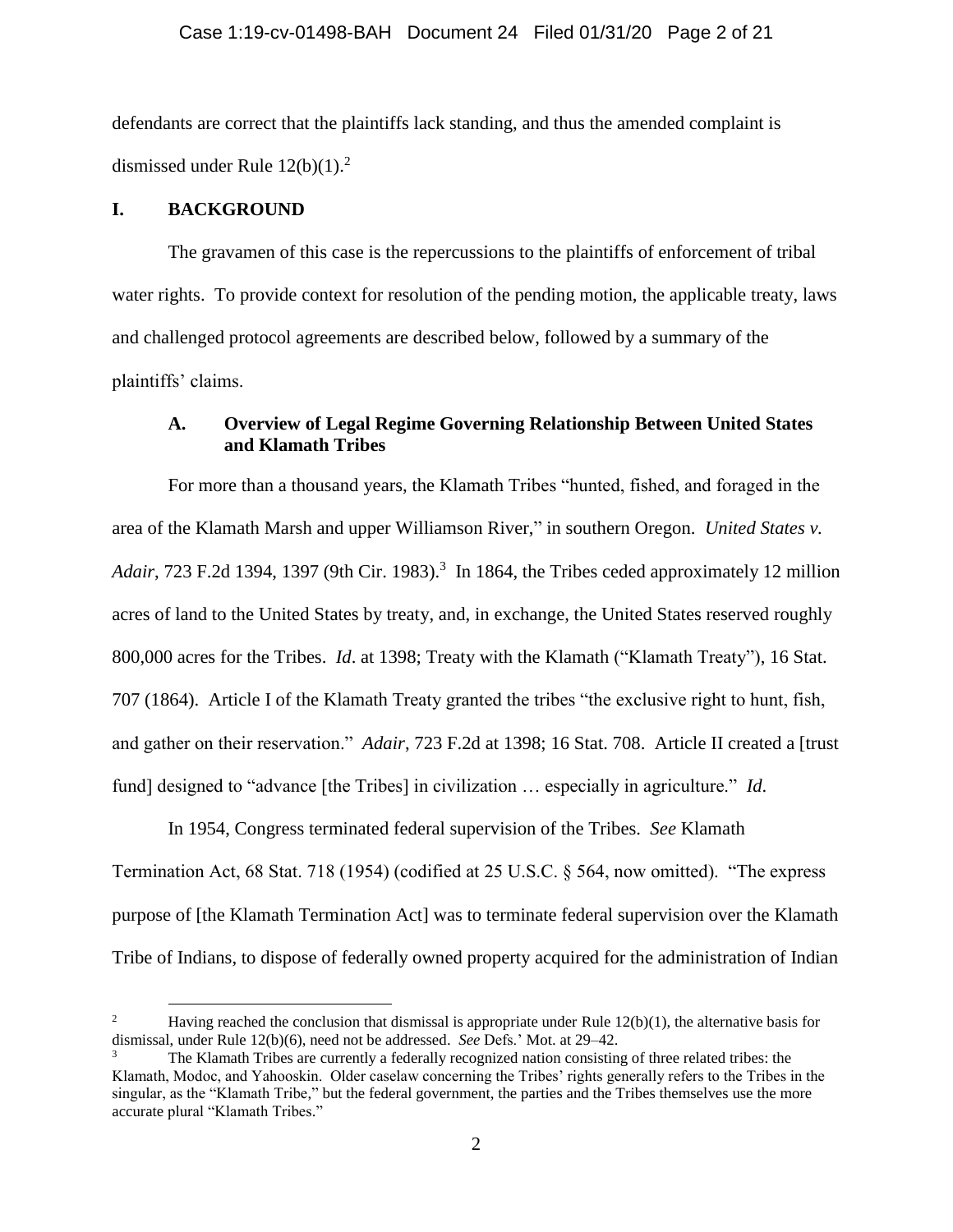# Case 1:19-cv-01498-BAH Document 24 Filed 01/31/20 Page 3 of 21

affairs, and to terminate the provision of federal services to the Indians solely because of their status as Indians." *Kimball v. Callahan*, 493 F.2d 564, 567 (9th Cir. 1974). The Termination Act did not, however, abrogate the Tribes' treaty rights to hunt, fish, and gather. *Id.* at 568–69; *Adair*, 723 F.2d at 1411–12. Indeed, the Termination Act states explicitly, "[n]othing in this Act shall abrogate any water rights of the tribe and its members" and "[n]othing in this Act shall abrogate any fishing rights or privileges of the tribe or the members thereof enjoyed under Federal Treaty." 68 Stat. at 722, 25 U.S.C. § 564m.

Pursuant to the Termination Act, certain tribal members elected to withdraw from the tribes in exchange for the cash value of their proportionate interest in the tribal property. *Kimball*, 493 F.2d at 567. Reservation lands were sold "to pay the withdrawn members," while a smaller portion was retained in trust under a "nongovernmental tribal management plan." *Id*.

In 1986, Congress restored the Klamath Tribes to federal recognition. *See* Klamath Indian Tribe Restoration Act, 100 Stat. 849 (1986) (codified at 25 U.S.C. § 566). The Restoration Act "restored the Tribes' federal services, as well as the government-to-government relationship between the Tribe and the United States," but "did not alter existing property rights," meaning previously sold reservation lands were not returned. *Klamath Tribe Claims Committee v. United States*, 106 Fed. Cl. 87, 90 (2012).

In 1975, the United States filed suit in Federal District Court in Oregon, seeking a declaratory judgment to determine the respective water rights of the Klamath Tribes and interested private land owners in Klamath County. *See* Am. Compl. At ¶ 15; Defs.' Mot. at 9. The Tribes intervened as a plaintiff, and Oregon intervened as a defendant. Defs.' Mot. at 9. The district court's finding that the Tribes had implied water rights "necessary to preserve their hunting and fishing rights," under the 1864 Klamath Treaty, *United States v. Adair*, 478 F. Supp.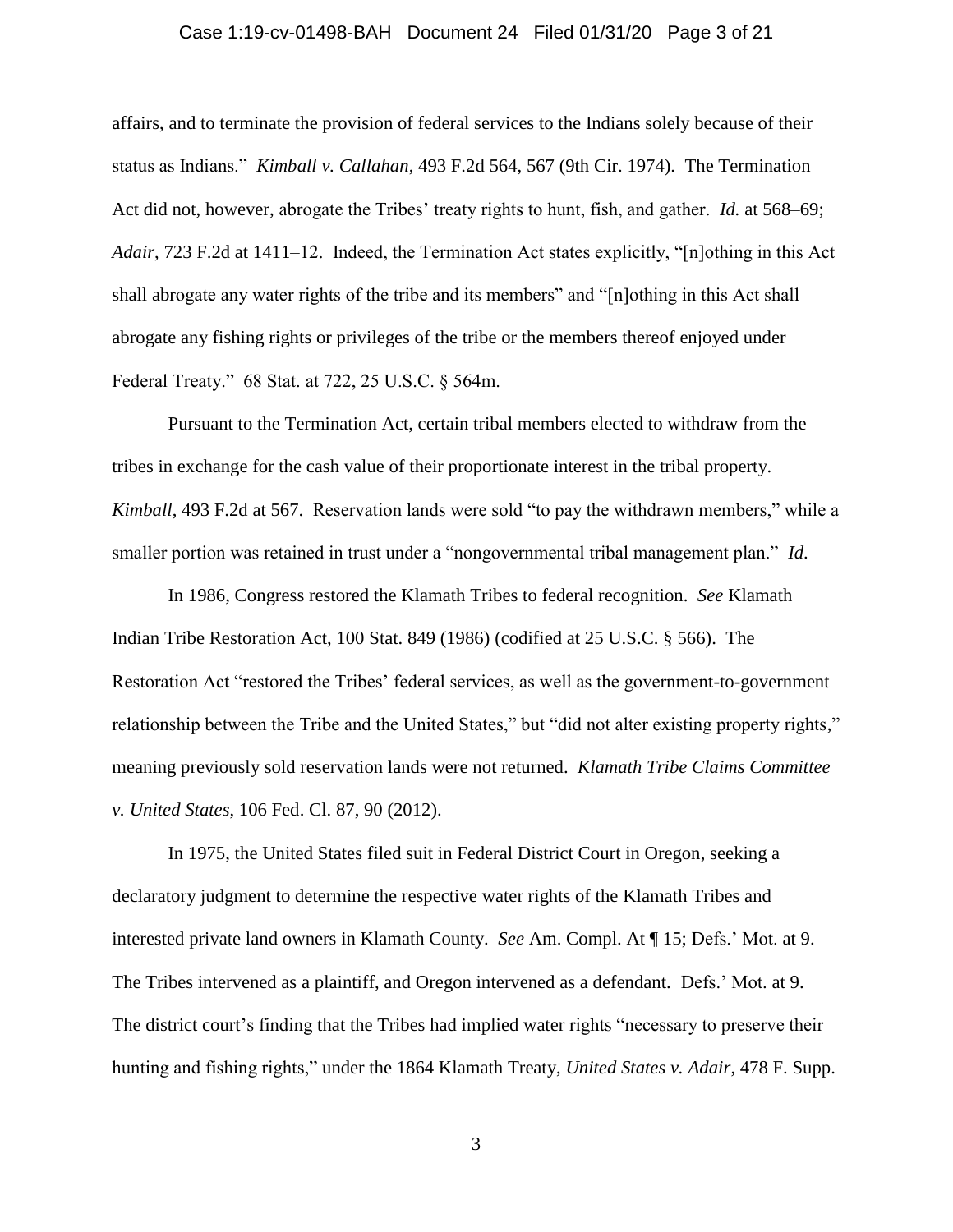#### Case 1:19-cv-01498-BAH Document 24 Filed 01/31/20 Page 4 of 21

336, 350 (D. Or. 1979), was affirmed, *Adair*, 723 F.2d at 1399 (holding that the Tribes possessed a right "to as much water on the Reservation lands as they need to protect their hunting and fishing rights"). Specifically, the Ninth Circuit concluded that the Termination Act had not abrogated Tribes' water rights, *id*. at 1411–12, which took priority over those of private landowners and allowed the tribes to "prevent other appropriators from depleting the streams and waters below a protected level in any area where the[ir] non-consumptive right applies, *id*. at 1411.

While protecting the Tribes' water rights, the Ninth Circuit did not determine the precise water levels subject to protection. *See United States v. Braren*, 338 F.3d 971, 973 (9th Cir. 2003). Adjudication over protected water levels took place between 1976 and 2013 in lengthy state-run administrative proceedings in Oregon. The United States, the Tribes, and private landowners—including many of the plaintiffs in this case—filed thousands of claims in the state's administrative proceeding, known as the Klamath Basin Adjudication. *See id.* At the close of the administrative phase of the Klamath Basin Adjudication, the Oregon Water Resources Department ("OWRD") issued findings of fact and an order of determination on March 7, 2013, which was amended on February 14, 2014. Am. Compl.  $\P$  19; Defs.' Mot. at 11. OWRD's Amended and Corrected Findings of Fact and Order of Determination ("ACFFOD") provisionally determined more than 700 claims, including claims brought by the United States as trustee on behalf of the Klamath Tribes. Am. Compl. ¶ 20. These determinations quantified tribal water rights "for the Wood River and two of its tributaries, Fort Creek and Crooked Creek, the Sprague River and several of its tributaries, including Five Mile Creek, and the lower Williamson River and several of its tributaries, including Larkin Creek and Spring Creek." *Id*.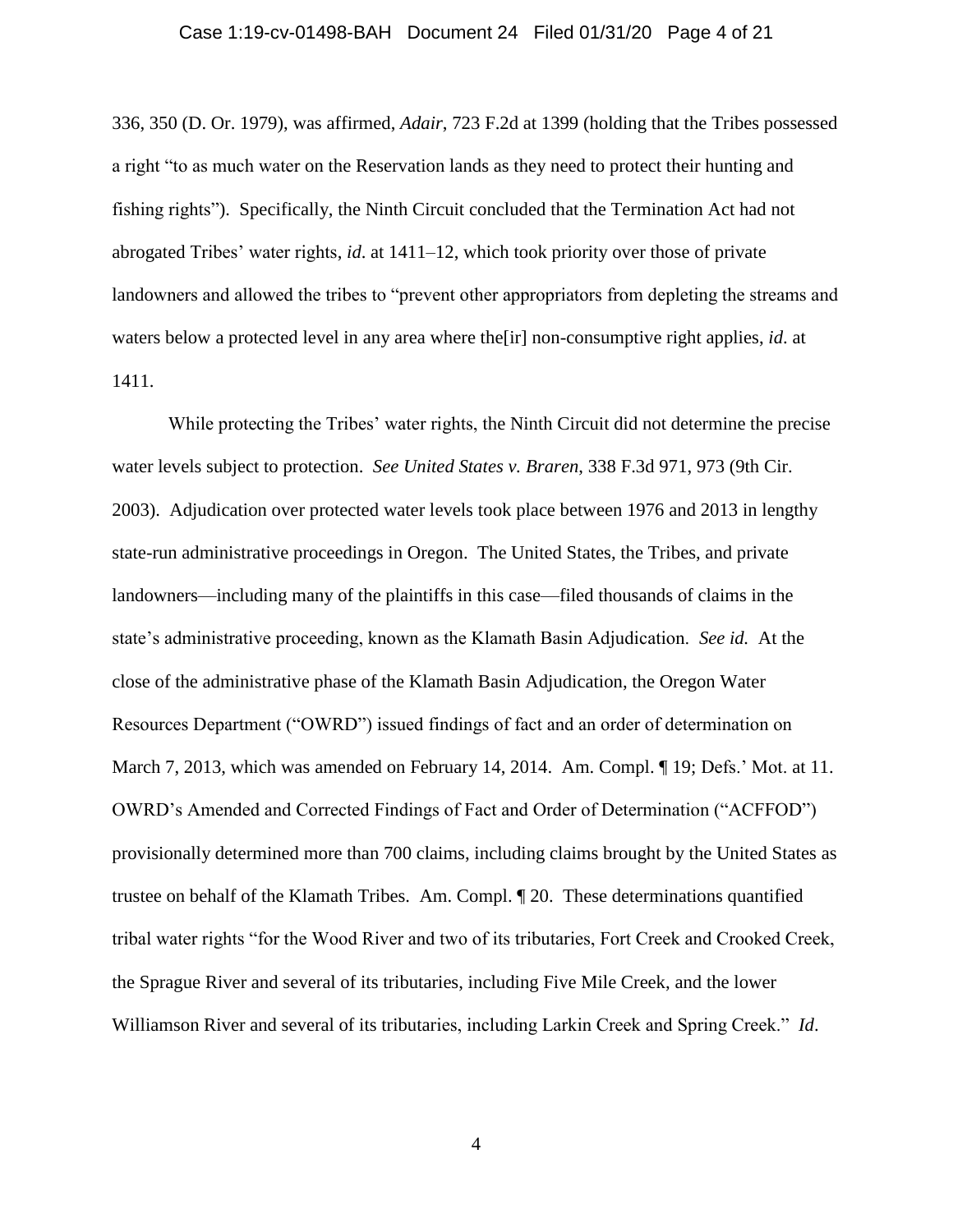## Case 1:19-cv-01498-BAH Document 24 Filed 01/31/20 Page 5 of 21

Under Oregon Revised Statute ("ORS") 539.150, parties subject to the ACFFOD may file exceptions to OWRD's determinations in Oregon state circuit court. Plaintiffs and the United States both filed exceptions, *see* Defs.' Mot. at 11, which remain pending and "are not likely to be resolved for several more years," Am. Compl. ¶ 20. Notwithstanding these appeals, determined claims under the ACFFOD are in effect, pursuant to ORS 539.130(4). *See* Am. Compl. ¶ 19. A watermaster appointed by the OWRD is tasked with enforcing such claims. *See*  ORS 540.045(a)-(b). To enforce their rights under the ACFFOD, water users issue "calls" to the watermaster, who, upon investigation, regulates upstream usage to maintain necessary supply to satisfy senior downstream water rights. *See* Defs.' Mot. at 12.

## **B. Challenged Protocol Agreements Between United States and Klamath Tribes**

In 2013, following OWRD's preliminary determination, the BIA and the Klamath Tribes entered into one of the two protocol agreements challenged in this lawsuit, in order to delineate procedures for the issuance of calls enforcing the Tribes' water rights. Am. Compl. ¶ 22; Defs.' Mot., Ex. 1, Protocol Agreement Between the Klamath Tribes and the Bureau of Indian Affairs (May 30, 2013) ("2013 Protocol Agreement"), ECF No. 17-1. The 2013 Protocol Agreement established that a representative of the Tribes would, when necessary, "contact[] OWRD to make calls for enforcement of the Tribal water rights." 2013 Protocol Agreement ¶ 1. Prior to making such a call, the Tribes would notify the BIA, two business days in advance, to provide "the reasons for making such a call, including: the Tribal water right not being met, the water source and amount for the call, and an assessment based on the Tribes' information and belief that water is currently being diverted from the source at issue and that a call would provide water for the Tribal water right." *Id*. ¶ 2. Pursuant to the agreement, the BIA would then "timely provide an email response to the call notice stating either (i) agreement with making the proposed call, (ii) changes to the scope of the proposed call, (iii) disagreement with making the proposed call and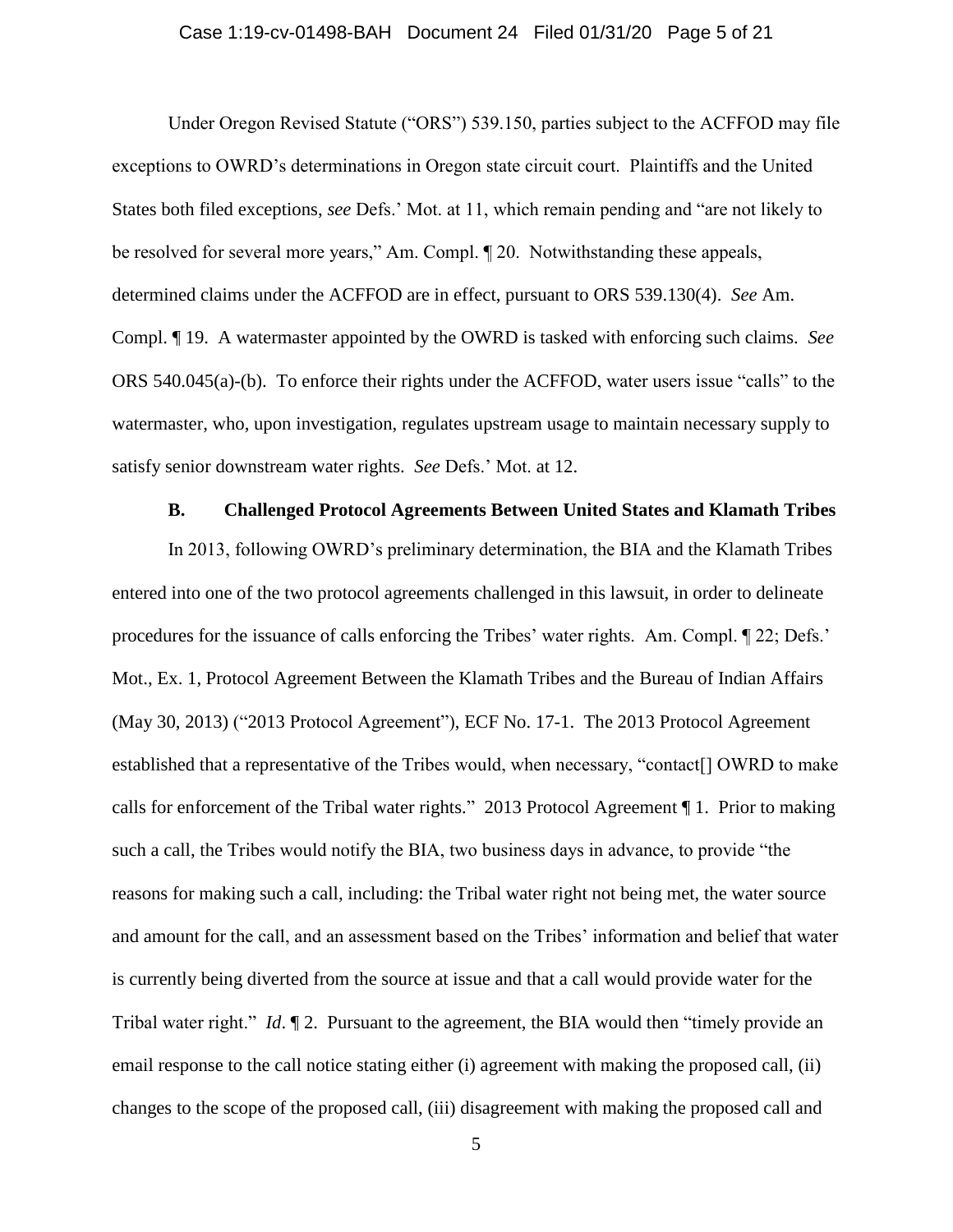# Case 1:19-cv-01498-BAH Document 24 Filed 01/31/20 Page 6 of 21

the reasons for that disagreement, or (iv) that BIA needs an additional business day to complete deliberations on the call notice." *Id*. ¶ 3.

In the event of disagreement, the 2013 Protocol Agreement established additional procedures for further discussion between the Tribal Chairman and the BIA's Regional Director. *See id*. at 4. Although this agreement authorized the United States to initiate calls on behalf of the tribes, should the Tribes not issue a call notice when necessary, *see id*. at 5, both the Tribes and the United States retained an "independent right to make a call" such that if "the Parties cannot agree on whether to make a call, either Party may independently make a call and the other will not object to the call," *id*. ¶ 7.

In 2019, the BIA and Klamath Tribes replaced the 2013 Protocol Agreement with an Amended Protocol Agreement to provide for seasonal "standing calls" and enable "OWRD to more consistently monitor, observe, and, when necessary, regulate junior water users." Defs.' Mot., Ex. 2, Protocol Agreement Between the Klamath Tribes and the Bureau of Indian Affairs (Mar. 7, 2019) ("2019 Protocol Agreement"), Preamble, ECF No. 17-2. The 2019 Protocol Agreement set forth procedures for issuing standing calls twice yearly, "one for the irrigation season (beginning on or about March 1) and one for the non-irrigation season (beginning on or about November 1)." *Id*. The Agreement also extended the time periods by which the BIA was to respond to proposed calls, to seven business days for proposed standing calls, and three business days for other calls. *See id.* ¶¶ 2–3. Again, the amended agreement retained the "independent right" of each party to make a call without the other's concurrence. *Id*. ¶ 12. In so doing, however, the agreement stipulated that the United states "retains the right not to concur with any call for water that is inconsistent with the ACFFOD or other legal obligations." *Id*.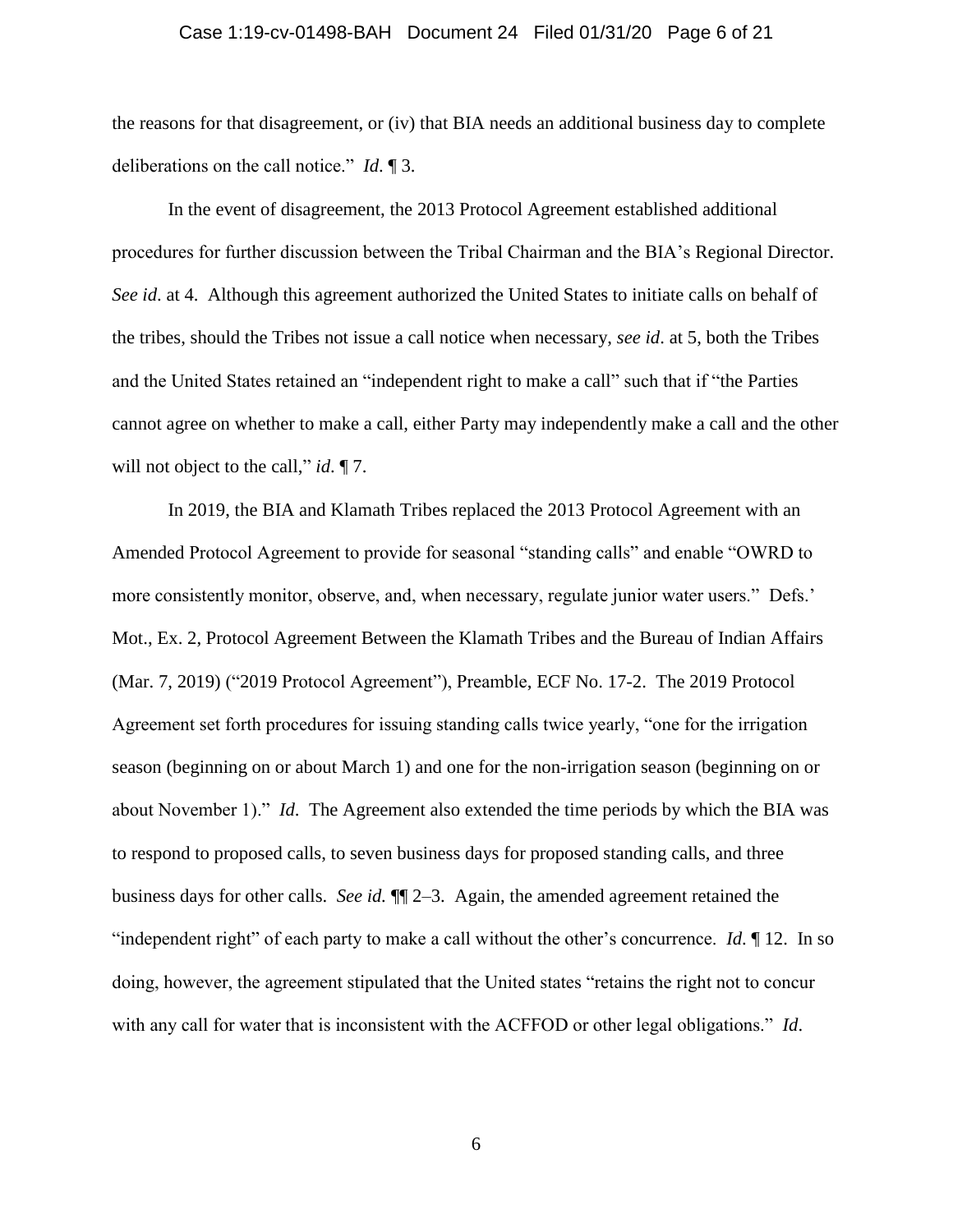# **C. Implementation of ACFFOD**

In June 2013, following enforcement calls made by the Tribes with the concurrence of the BIA, pursuant to the Protocol Agreement, OWRD issued orders directing the plaintiffs and other landowners in the Upper Klamath Basin to cease all irrigation. Am. Compl. ¶ 25. State authorities then initiated settlement negotiations that, in April 2014, resulted in a comprehensive water settlement between the tribes and landowners called the Upper Klamath Basin Comprehensive Agreement ("UKBCA"). *Id*. ¶ 26. The UKBCA effectively lowered the water levels protected by the Tribes' rights, and established new, lower levels "designed to support fish and wildlife resources important to the Klamath Tribes while also providing irrigation opportunities for plaintiffs and other irrigators…" *Id*. ¶ 28. The Tribes and United States issued calls between 2014 and 2016 to enforce these lower, agreed-to water levels (referred to as "instream flows" and "streamflow levels") under the UKBCA. *Id*. at ¶ 29.

On December 28, 2017, the former secretary of the Interior issued a Negative Notice in the Federal Register terminating the UKBCA after Congress left the agreement unfunded. *See id.* at ¶ 31; 82 Fed. Reg. 61582 (Dec. 28, 2017). In 2017 and 2018, after the UKBCA's collapse, the Tribes and the United States issued calls seeking to enforce the tribes' water rights at the levels previously determined by the ACFFOD rather than the lower levels specified in the UKBCA. Am. Compl. ¶¶ 30–31. As in 2013, OWRD's resulting enforcement of the tribes' water rights resulted in the "severe curtailment of irrigation" and in certain cases in "complete shut-offs" for plaintiffs and other landowners in the Upper Klamath Basin. *Id*. at ¶ 31. In April 2019, the Tribes and United States again issued calls to OWRD "for enforcement of the full instream flow level water rights." *Id*. at ¶ 32.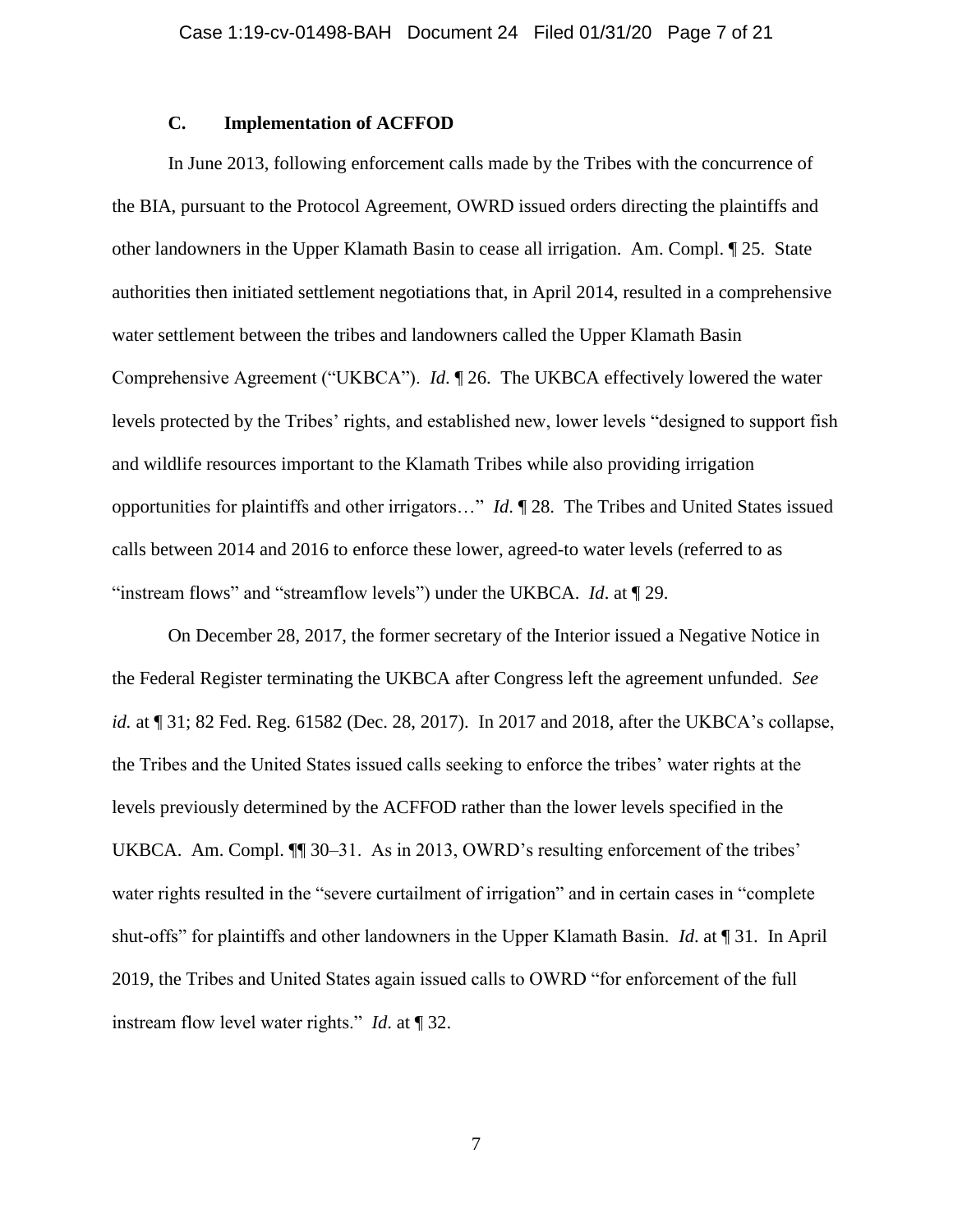# **D. Plaintiffs' Instant Claims**

In May 2019, the plaintiffs, including over thirty individual ranchers and ranches located in the Wood River Valley in Klamath County, brought this action seeking declaratory and injunctive relief invalidating the 2019 Protocol Agreement, vacating those calls for enforcement made between 2013 and 2019, and prohibiting the defendants from issuing further calls for enforcement. *See* Complaint., Prayer for Relief (May 22, 2019), ECF No. 1; Am. Compl., Prayer for Relief. In August, the plaintiffs filed an Amended Complaint, *see* Am. Compl., and in September, the defendants filed the pending motion to dismiss the Amended Complaint. Following grant of an extension requested by the plaintiffs, *see* Min. Order (Sept. 17, 2019), the defendants' motion to dismiss became ripe for review on December 14, 2019. 4

# **II. LEGAL STANDARD**

 $\overline{a}$ 

"'Federal courts are courts of limited jurisdiction,' possessing 'only that power authorized by Constitution and statute.'" *Gunn v. Minton*, 568 U.S. 251, 256 (2013) (quoting *Kokkonen v. Guardian Life Ins. Co. of Am.*, 511 U.S. 375, 377 (1994)). Under the Constitution "the 'judicial Power of the United States' is limited to 'Cases' or 'Controversies,' U.S. Const. art. III, §§ 1-2, and the requirement of standing is 'rooted in the traditional understanding of a case or controversy.'" *Twin Rivers Paper Co. LLC v. SEC*, 934 F.3d 607, 612–13 (D.C. Cir. 2019) (quoting *Spokeo, Inc. v. Robins*, 136 S. Ct. 1540, 1547 (2016)). To establish standing, a "plaintiff must show (1) an 'injury in fact,' (2) a sufficient 'causal connection between the injury and the conduct complained of,' and (3) a 'likel[lihood]' the injury 'will be redressed by a favorable decision.'" *Susan B. Anthony List v. Driehaus (SBA)*, 573 U.S. 149, 157–58 (2014)

The plaintiffs have requested a hearing, Pl.'s Opp'n at 1, n.1, but given the exhaustive briefing on the relevant issues, no hearing is necessary, *see* LCvR 7(f) (noting that "allowance" of party's request for oral hearing, "shall be within the discretion of the Court").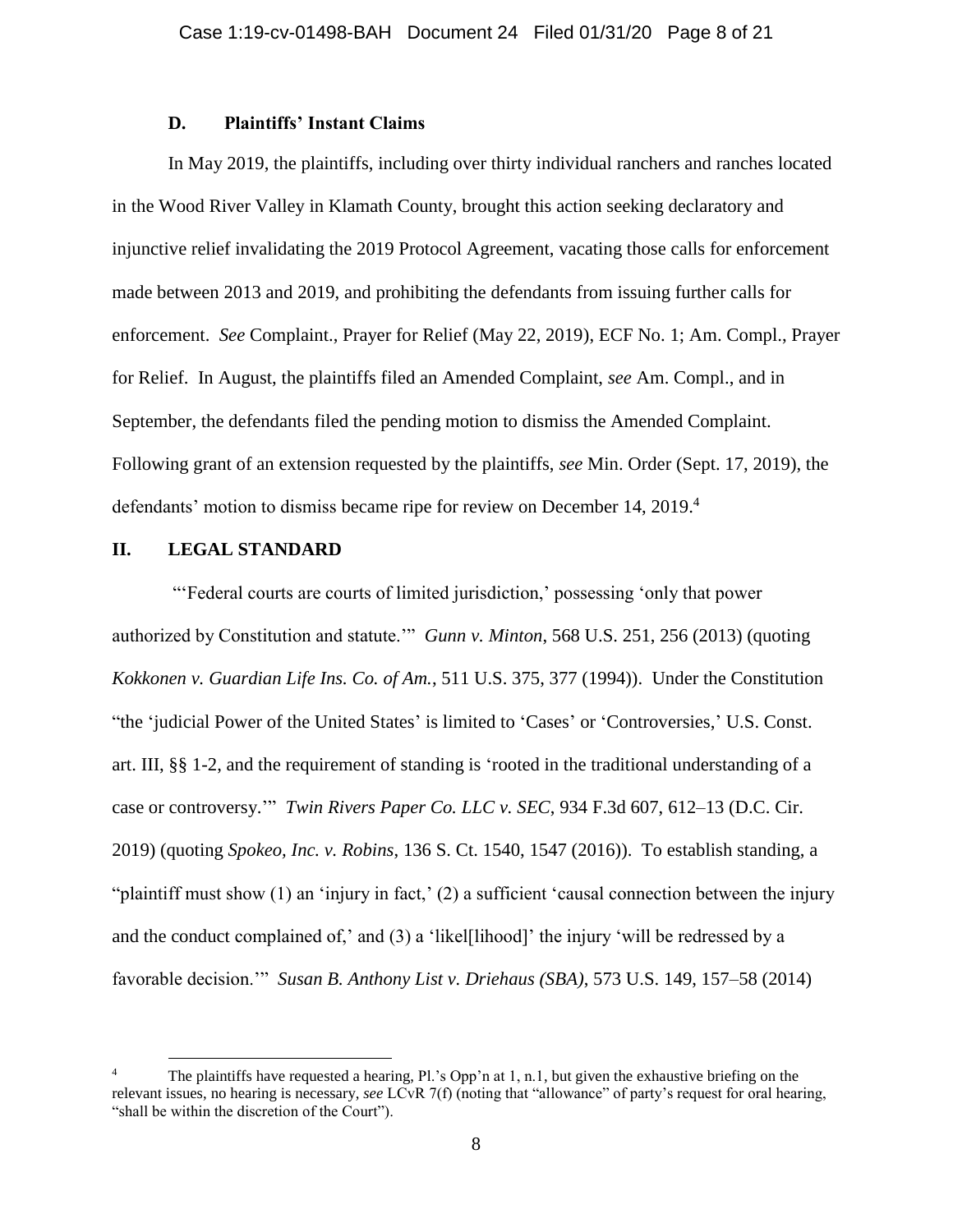# Case 1:19-cv-01498-BAH Document 24 Filed 01/31/20 Page 9 of 21

(quoting *Lujan v. Defs. Of Wildlife*, 504 U.S. 555, 560–61 (1992)); *see also Woodhull Freedom Foundation, et al. v. United States*, No. 18-5298, 2020 WL 398625, at \*6 (D.C. Cir. Jan. 24, 2020); *Carbon Sequestration Council v. E.P.A.*, 787 F.3d 1129, 1133 (D.C. Cir. 2015); *Grocery Mfrs. Ass'n v. E.P.A.*, 693 F.3d 169, 174 (D.C. Cir. 2012). "The party invoking federal jurisdiction bears the burden of establishing these elements." *Lujan*, 504 U.S. at 561; *see also Twin Rivers Paper Co.*, 934 F.3d at 613 (same). Absent subject-matter jurisdiction, the court must dismiss a case. *See Arbaugh v. Y & H Corp*., 546 U.S. 500, 506–07 (2006); FED. R. CIV. P.  $12(h)(3)$ .

### **III. DISCUSSION**

Defendants move to dismiss the plaintiff's Amended Complaint on the grounds that the plaintiffs can demonstrate neither causation nor redressability and therefore lack standing. *See*  Defs.' Mot. at 1. The plaintiffs counter that the requirements of standing are met due to two procedural injuries: first, under the Protocol Agreements, the government unlawfully delegated federal power to make calls for the enforcement of federal reserved water rights to the Tribes, *see* Pl.'s Opp'n at 4; Am. Compl. ¶ 46 (First Claim for Relief); and second, that the government violated NEPA "in each of 2013 and 2017 through 2019" by failing to conduct an environmental impact study before acceding to the Tribes' calls for enforcement, Pl.'s Opp'n at 5; Am. Compl. ¶ 53 (Second Claim for Relief).

Notwithstanding the hardships alleged by the plaintiffs arising from OWRD's enforcement of the Tribes' water rights, which enforcement allegedly "resulted in widespread and severe curtailment of irrigation, and in many cases complete shut-offs," Am. Compl.  $\P$  30, 31, 32, and concomitant "substantial injuries to their aesthetic, environmental, recreational and other interests," as well as loss of wildlife and grass plants, and a decrease in land value. *id*. ¶¶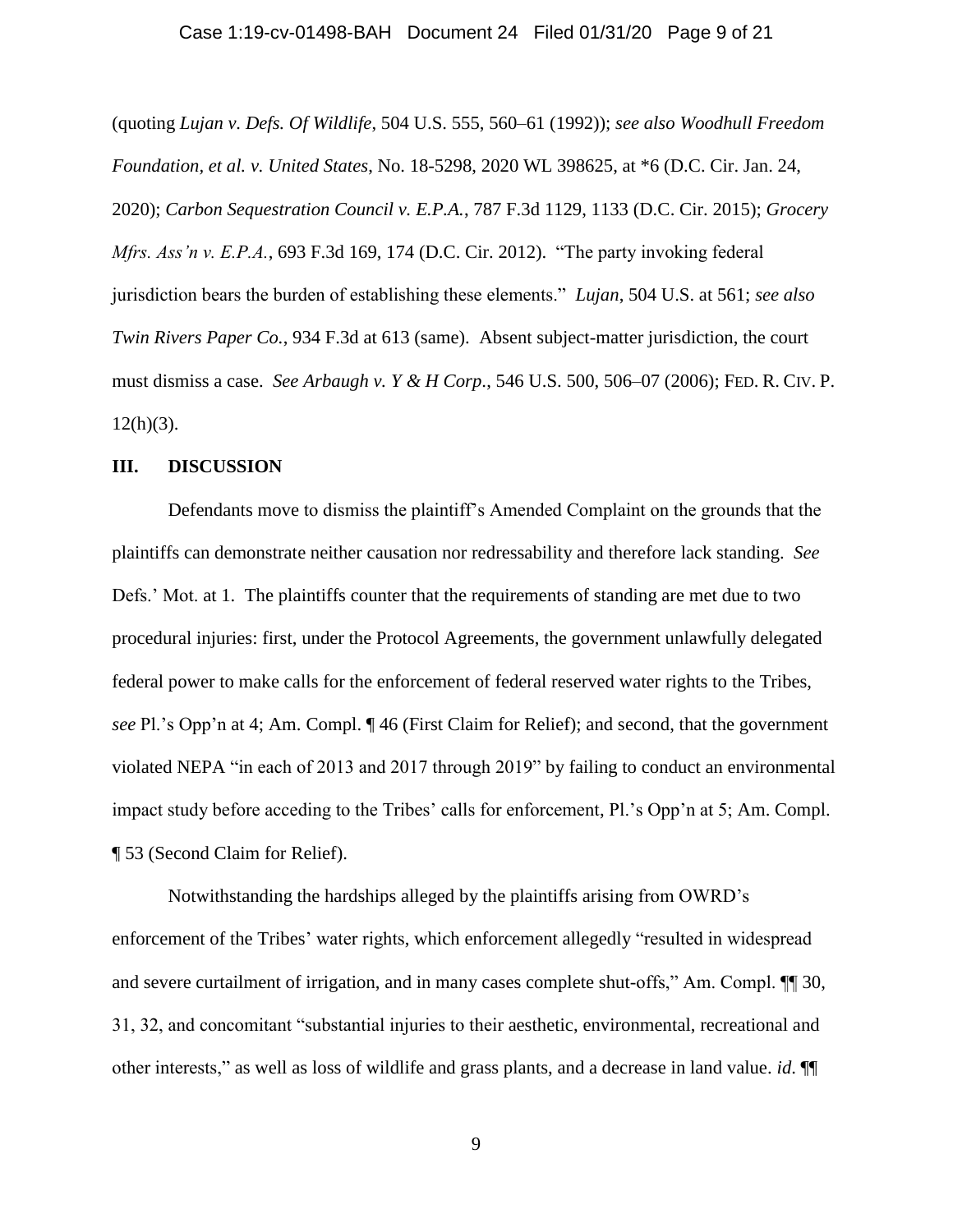## Case 1:19-cv-01498-BAH Document 24 Filed 01/31/20 Page 10 of 21

36-37, due to nature of the tribal water rights central to this case, the plaintiffs have failed to meet the standing requirements of causation and redressability. Thus, for the reasons explained in more detail below, the defendants are correct, and the amended complaint must be dismissed.

### **A. Plaintiffs Have Established Neither Causation Nor Redressability**

The plaintiffs allege that the defendants' enforcement, in accordance with the Protocol Agreements, of the Klamath Tribes' water rights, suffers from the procedural defects of improper delegation of federal power and violation of NEPA. *See* Pl.'s Opp'n at 2–16. To demonstrate standing "a procedural-rights plaintiff must show not only that the defendant's acts omitted some procedural requirement, but also that it is substantially probable that the procedural breach will cause the essential injury to the plaintiff's own interest." *Fla. Audubon Soc. v. Bentsen*, 94 F.3d 658, 664–65 (D.C. Cir. 1996) (en banc); *see also National Parks Conservation Ass'n v. Manson*, 414 F.3d 1, 5–6 (D.C. Cir. 2005).

When the alleged harm, however, stems from the government's regulation of an independent third party not before the court, rather than the plaintiff directly, standing is "'substantially more difficult' to establish." *Lujan*, 504 U.S. at 562 (quoting *Allen v. Wright*, 468 U.S. 737, 758 (1984)). In such cases, "causation and redressability ordinarily hinge on the response of the regulated (or regulable) third party to the government action or inaction—and perhaps on the response of others as well." *Id*. To prove standing in these circumstances, the plaintiff must "adduce facts showing that [third-party] choices have been or will be made in such manner as to produce causation and permit redressability of injury.'" *Ctr. For Law & Educ.*, 396 F.3d at 1161 (quoting *Nat'l Wrestling Coaches Ass'n v. Dep't of Educ.*, 366 F.3d 930, 938 (D.C. Cir. 2014)). In other words, the plaintiff must allege facts "sufficient to demonstrate a substantial likelihood that the third party directly injuring the plaintiff would cease doing so as a result of the relief the plaintiff sought." *Renal Physicians Ass'n v. U.S. Dep't of Health and*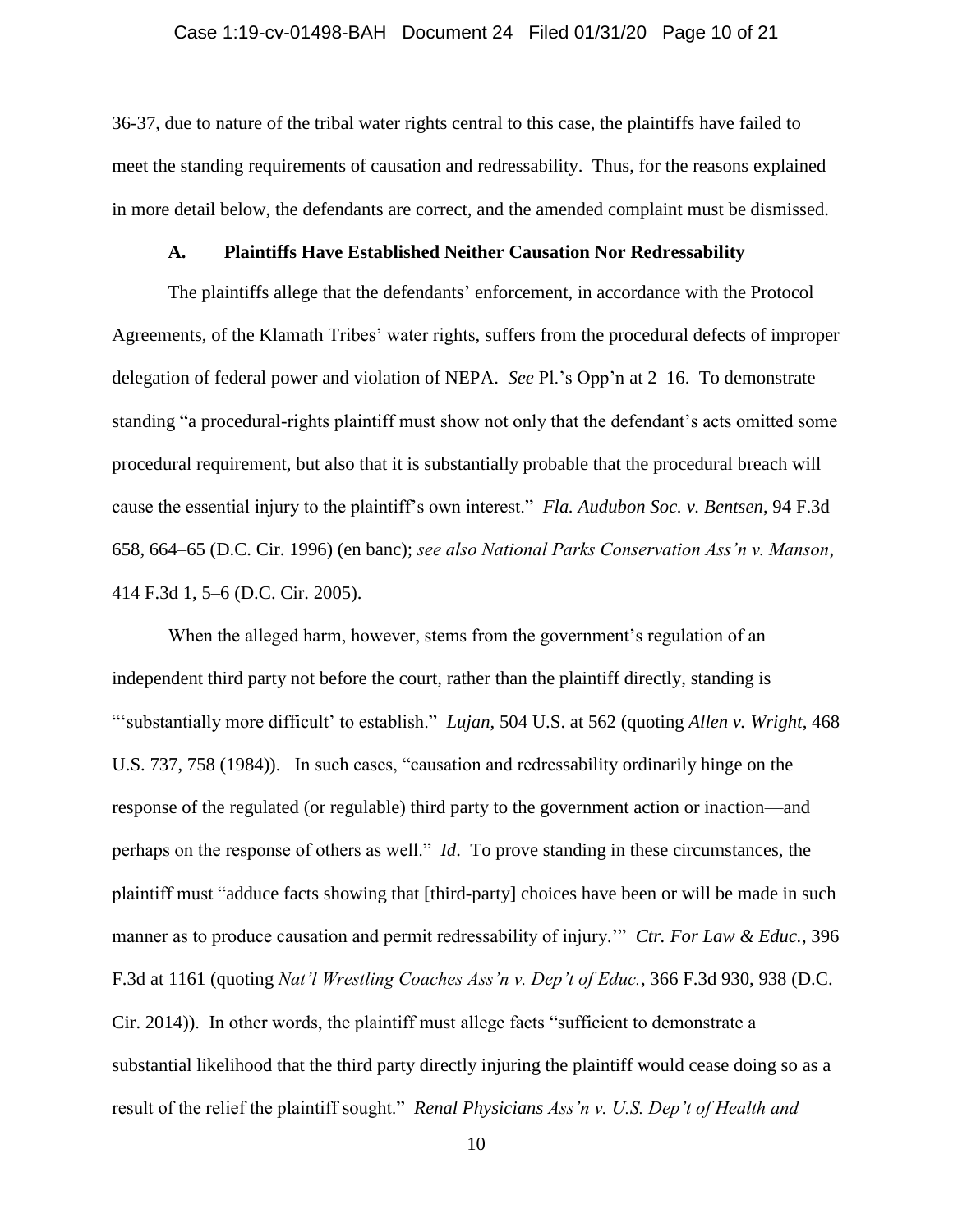*Human Servs.*, 489 F.3d 1267, 1275 (D.C. Cir. 2007); *see also Klamath Water Users Ass'n v. F.E.R.C.*, 534 F.3d 737, 739 (D.C. Cir. 2008).

Here, the plaintiffs complain about harms derived from the enforcement of the rights of an independent third party not before the Court, namely, the Klamath Tribes. In these circumstances, plaintiffs lack standing because they have demonstrated neither causation nor redressability. To understand why this is the case, the nature of the tribal water rights enforced by the tribes, the BIA, and OWRD are explained first.

#### **1.** *Federally Protected Tribal Water Rights*

In *Winters v. United States*, 207 U.S. 564, 576 (1908), the Supreme Court held that a treaty establishing an Indian reservation implicitly created water rights necessary to carry out the purposes of the reservation. As the Court has since explained, "when the Federal Government withdraws its land from the public domain and reserves it for a federal purpose, the Government, by implication, reserves appurtenant water then unappropriated to the extent needed to accomplish the purpose of the reservation." *Cappaert v. United States*, 426 U.S. 128, 138 (1976); *see also Arizona v. California*, 373 U.S. 546, 600 (1963) ("The Court in *Winters* concluded that the Government, when it created that Indian Reservation, intended to deal fairly with the Indians by reserving for them the waters without which their lands would have been useless.").

*Winters*' recognition of water rights "rests on the idea that the reservation of public lands for a public purpose implies the reservation of unappropriated, and thus available, water appurtenant to the land to the extent necessary to fulfill that purpose." *Shoshone Bannock Tribes v. Reno*, 56 F.3d 1476, 1479 (D.C. Cir. 1995). Such rights are "federal right[s], derived from the federal reservation of the land," and thus "do[] not depend on state law." *Id*.; *see also Cappaert*,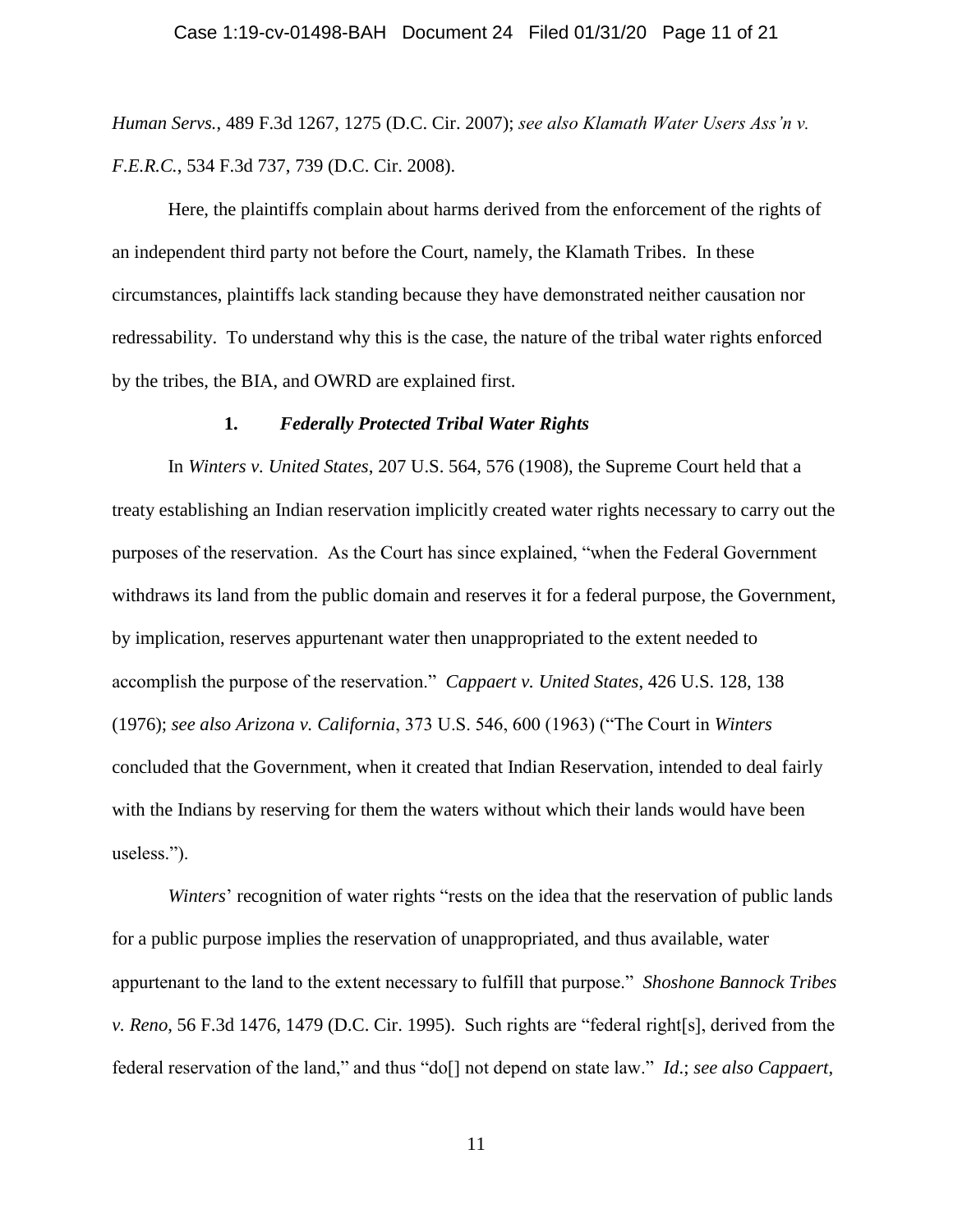#### Case 1:19-cv-01498-BAH Document 24 Filed 01/31/20 Page 12 of 21

426 U.S. at 145 (reserved water rights are "governed by federal law," and are "not dependent upon state law or state procedures."); F. Cohen, *Handbook of Federal Indian Law* ("Cohen's Handbook") 1210 (2012) ("Indian reserved rights to water are determined by federal, not state, law."). As a general rule, reserved tribal water rights persist, regardless of actual use, unless they are relinquished by treaty or explicitly abrogated by Congress. *See United States v. Dion*, 476 U.S. 734, 738–39 (1986) ("We have required that Congress' intention to abrogate Indian treaty rights be clear and plain" since "Indian treaty rights are too fundamental to be easily cast aside."); *Navajo Nation v. Dep't of the Interior*, 876 F.3d 1144, 1155 (9th Cir. 2017) ("*Winters* rights, unlike water rights gained through prior appropriation, are not lost through non-use." (citing *Colville Confederated Tribes v. Walton*, 647 F.2d 42, 51 (9th Cir. 1981)).

The water rights of the Klamath Tribes are reserved treaty rights of exactly the nature expressly protected in *Winters*. In *Adair*, the Ninth Circuit held that the 1864 Klamath Treaty, which explicitly gave the Tribes a right to maintain their traditional hunting and fishing practices, implicitly created a water right necessary to fulfill that purpose. The Tribes' water right is "non-consumptive," meaning that the Tribes are not entitled to "withdraw water from the stream for agricultural, industrial, or other consumptive uses." *Adair*, 723 F.2d at 1411. Instead, "the entitlement consists of the right to prevent other appropriators from depleting the streams below a protected level in any area where the non-consumptive right applies." *Id*; *see also Baley v. United States*, 942 F.3d 1312, 1322 (Fed. Cir. 2019) (characterizing the Klamath Tribes' water rights, as determined in *Adair*, in similar terms).<sup>5</sup>

 $\overline{a}$ 

<sup>&</sup>lt;sup>5</sup> Thus, despite the plaintiffs' NEPA claim here, enforcement of the Tribes' water rights actually serves an environmental purpose, since those rights entitle the Tribes to maintain water levels necessary to prevent the extinction of certain fish the Tribes traditionally hunted. *See Baley*, 942 F.3d at 1328–29 (explaining, as the Court of Federal Claims found, that the Klamath Tribes have an "aboriginal right to take fish [that] entitles them to prevent junior appropriators from withdrawing water from Upper Klamath Lake and its tributaries in amounts that would cause the extinction of the Lost River and short nose suckers." (internal quotations omitted)); *see also* Defs.' Reply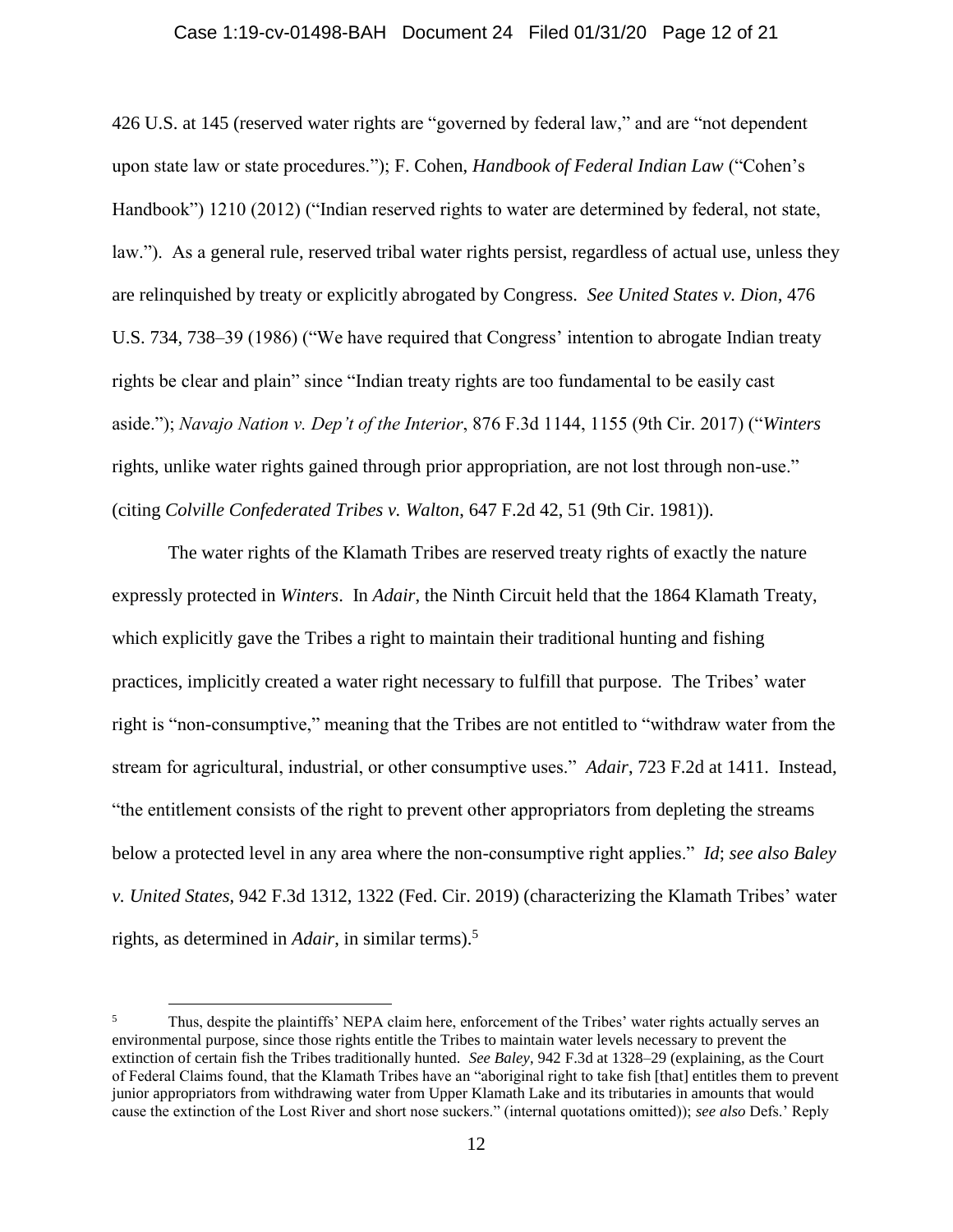### Case 1:19-cv-01498-BAH Document 24 Filed 01/31/20 Page 13 of 21

The priority date of the Tribes' water rights—meaning the date at which the rights were perfected—is "time immemorial." *Adair*, 723 F.2d at 1414. That is because, as the Ninth Circuit held in *Adair*, "[t]he rights were not created by the 1864 Treaty, rather, the treaty confirmed the continued existence of these rights." *Id*; *see also Baley*, 942 F.3d at 1328, 1341 (affirming the Court of Federal Claims' conclusion that the Klamath Tribes' water right carries a "time immemorial" priority date).

As a result, as the plaintiffs concede, the Tribes' water rights are senior to and take priority over the subsequently established water rights of the plaintiffs. *See* Am. Compl. ¶ 15. In Oregon, as in most Western states, state-law water rights are determined according to the doctrine of prior appropriation. *Adair*, 723 F.2d at 1410. Prior appropriation is essentially a first-in-time rule. Under this doctrine, "the one who first appropriates water and puts it to beneficial use thereby acquires a vested right to continue to divert and use that quantity of water against all claimants junior to him in point of time." *Arizona*, 373 U.S. at 555. In *Adair*, the Ninth Circuit held that the "Klamath Tribe is entitled to a reservation of water, with a priority date of immemorial use, sufficient to support exercise of treaty hunting and fishing rights." *Adair*, 723 F.2d at 1415. Applying this federally protected right as against the state-law rights of neighboring junior appropriators, the Klamath Basin Adjudication then quantified the specified water levels to which the Tribes were entitled. *See* Am. Compl. ¶ 20 (describing the conclusions of the ACFFOD).

Thus, the Klamath Tribes have a legally enforceable federal right to maintain streamflow levels as quantified in the ACFFOD. That right, as is the case with all reserved tribal rights, belongs to the tribes. *Shoshone Bannock Tribes*, 56 F.3d at 1479 ("With respect to reserved

 $\overline{a}$ 

at 17, n.8 (noting that "enforcement of the Tribes' water rights is important to efforts to avoid adverse impacts to the health of the treaty-protected fishery.").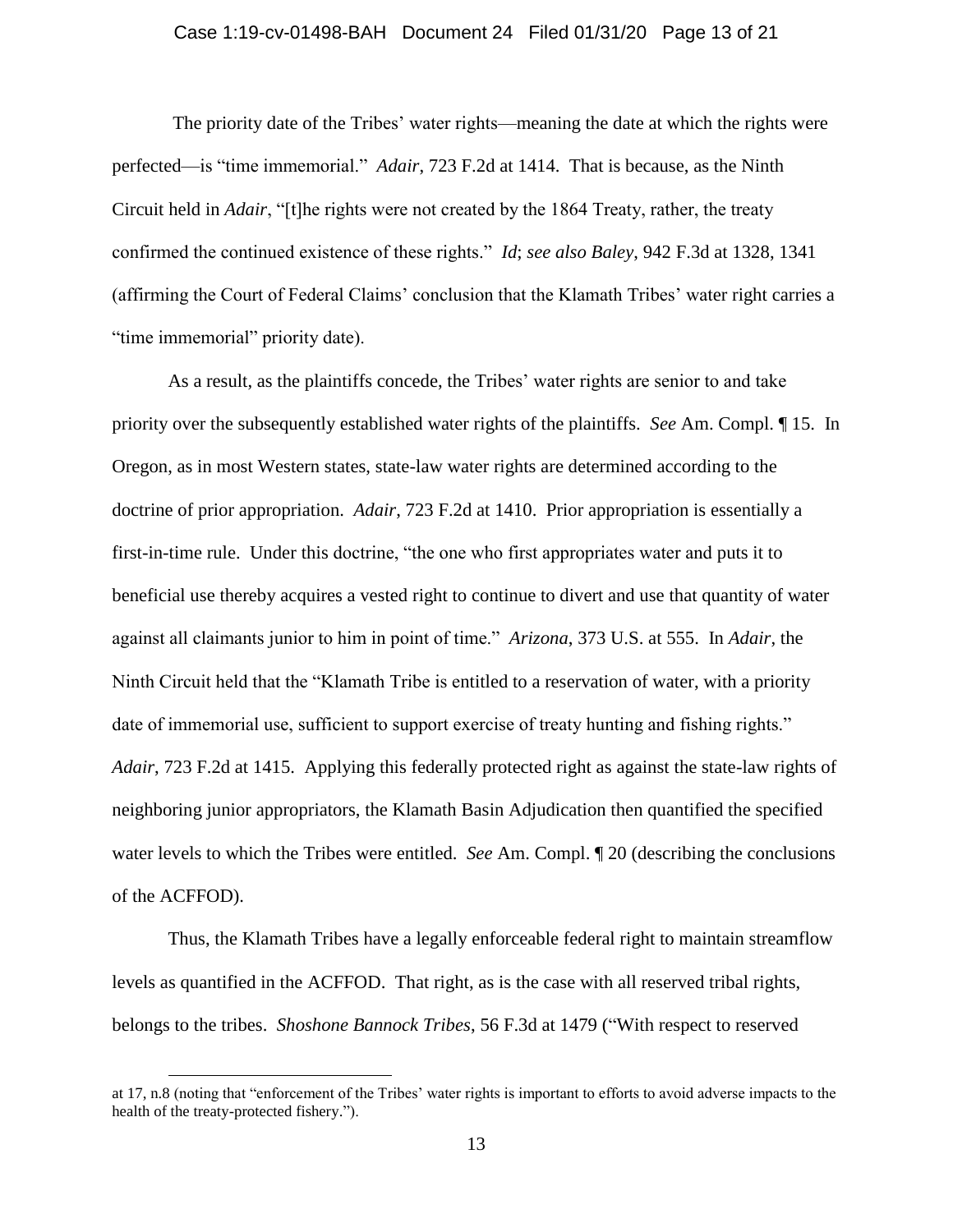# Case 1:19-cv-01498-BAH Document 24 Filed 01/31/20 Page 14 of 21

water rights on Indian reservations, these federally-created rights belong to the Indians rather than to the United States."); *see also* Cohen's Handbook at 1238 ("Reserved rights to water are property rights held by tribes and their members."). The United States holds legal title "only as trustee." *Shoshone Bannock Tribes*, 56 F.3d at 1479. Consistent with the United States' trust obligation to protect Indian treaty rights, the government can bring suit to enforce those rights, but the rights themselves clearly "belong to the Tribes." *United States v. Washington*, 853 F.3d 946, 967 (9th Cir. 2017), *aff'd by an equally divided court*, 138 S. Ct. 735 (2018).

### **2.** *Plaintiffs' Focus on the Protocol Agreements is Misplaced*

Set against these clearly established legal principles surrounding federally protected tribal water rights, the plaintiffs cannot establish causation or redressability. First, with regard to causation, the plaintiffs' injuries are not "fairly traceable" to the Protocol Agreements. *Lujan*, 504 U.S. at 560 (internal quotation marks omitted). Nor is it "substantially probable" that the procedural breaches alleged by the plaintiffs have caused or will cause "the essential injury to the plaintiff's own interest." *Fla. Audubon Soc.*, 94 F.3d at 665. The Protocol Agreements are not the source of the Tribes' authority to enforce their water rights against those of junior appropriators, including plaintiffs. That authority is clearly established in federal law and stems from the 1864 Treaty. With a priority date of "time immemorial," as held in *Adair*, the Tribes' federal water right is senior to plaintiffs' water rights.

Meanwhile, the plaintiffs do not allege that the Protocol Agreements amplified or otherwise distorted the Tribes' federally protected rights to the detriment of the plaintiffs. The calls for enforcement made between 2013 and 2018 by the Tribes and the BIA were calls to enforce to the levels quantified by the ACFFOD or to lesser agreed-upon levels. *See* Am. Compl. ¶¶ 25, 29, 32. In other words, the complained of calls, implemented in accordance with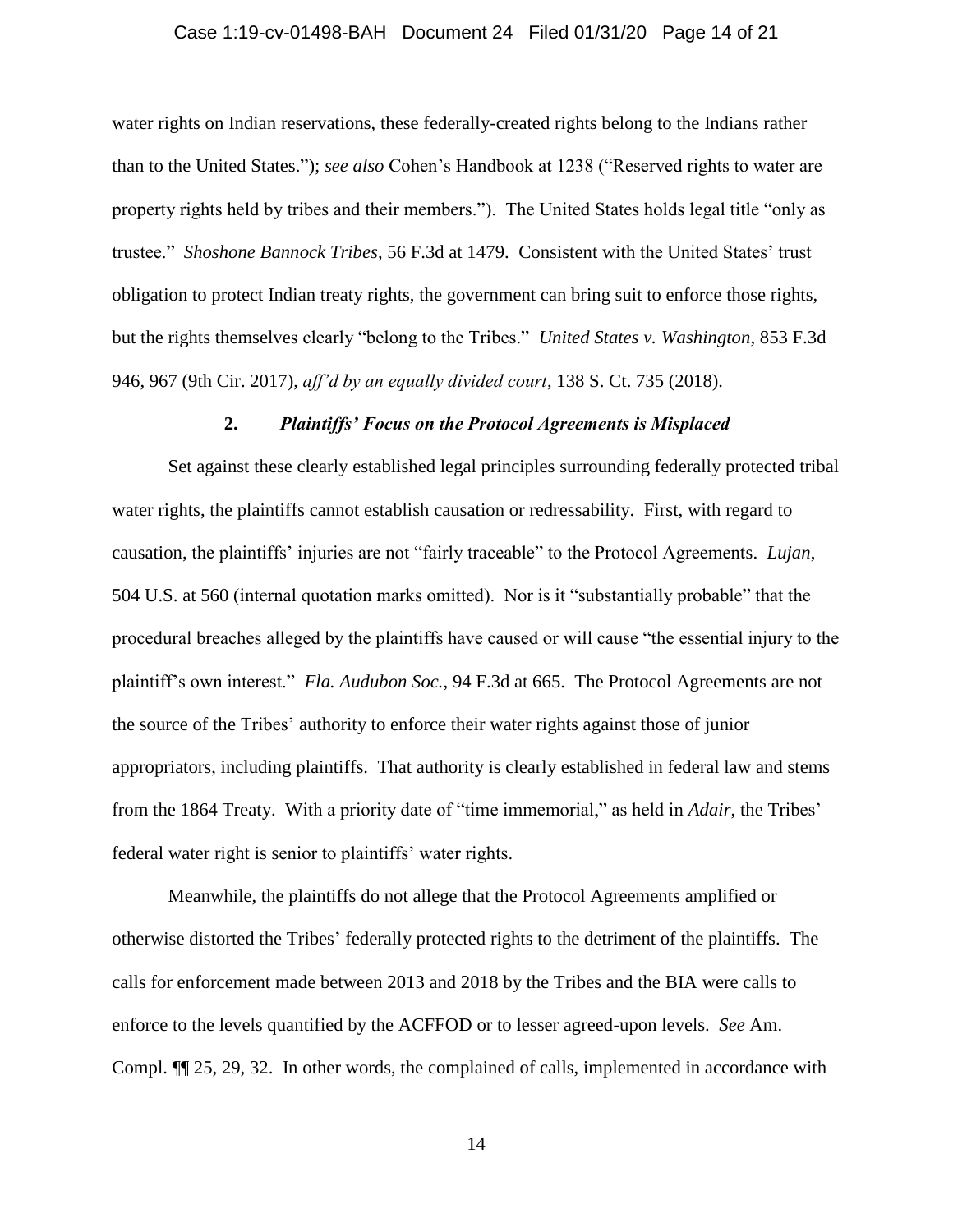#### Case 1:19-cv-01498-BAH Document 24 Filed 01/31/20 Page 15 of 21

the Protocol Agreements, did nothing to increase the Tribes' water rights entitlement. In 2013, 2017, and 2018, the calls simply sought to protect the Tribes' non-consumptive right as quantified by the ACFFOD. *See id*. ¶¶ 25, 32. Between 2014 and 2016, the Tribes sought less water, in accord with the now defunct UKBCA settlement agreement reached between the Tribes and the plaintiffs. *See id*.  $\P$  28–29. Thus, the ultimate cause of plaintiff's essential injuries the waterflow reductions and shut-offs instituted by OWRD—is the Klamath Tribes' federally protected, senior water right, not the Protocol Agreements. The Protocol Agreements simply establish a consultation procedure, as well as points of contact to facilitate communication with OWRD when necessary.

Second, the plaintiffs have also failed to demonstrate redressability. When, as here, the complained of harm depends on the behavior of a third party not before the Court, the plaintiffs must allege facts "sufficient to demonstrate a substantial likelihood that the third party directly injuring the plaintiff would cease doing so as a result of the relief the plaintiff sought." *Renal Physicians Ass'n*, 489 F.3d at 1275; *see also Klamath Water Users Ass'n*, 534 F.3d at 739. The plaintiffs argue that invalidating the Protocol Agreements would redress their ultimate injuries. *See* Pl.'s Opp'n at 13–15. Yet, even if the Protocol Agreements were invalidated, plaintiffs provide no reason to believe the Klamath Tribes would cease to seek enforcement of their water rights. As discussed, these rights, held in trust by the United States, belong to the Tribes. *See Shoshone Bannock Tribes*, 56 F.3d at 1479; *United States v. Washington*, 853 F.3d at 967. With or without the Protocol Agreements, the Tribes thus remain entitled to seek enforcement of their water rights at the levels quantified by the ACFFOD.

The redressability problem plaintiffs face is analogous to that in *St. John's United Church of Christ v. F.A.A.*, 520 F.3d 460 (D.C. Cir. 2008), a case that also involved harm caused by a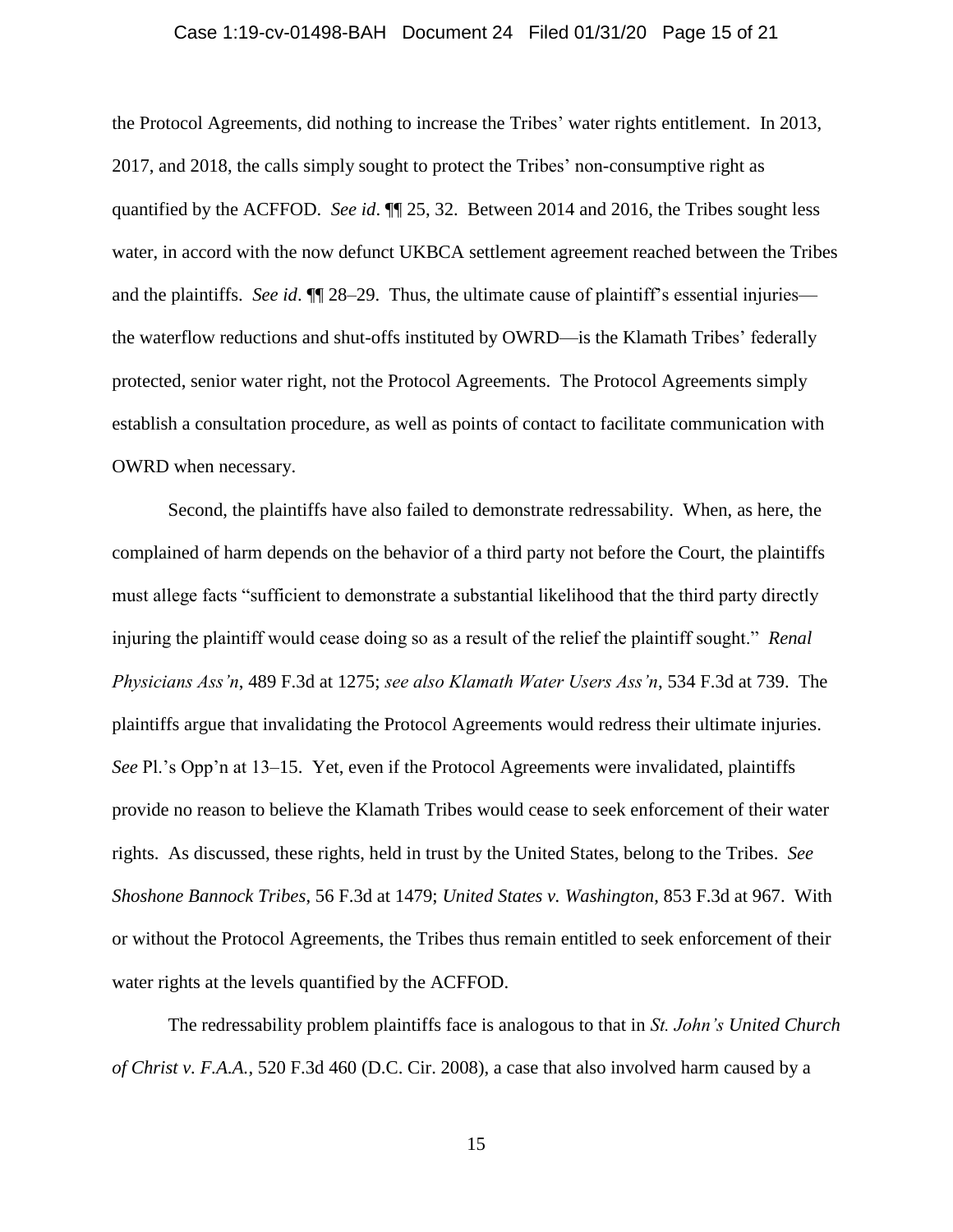# Case 1:19-cv-01498-BAH Document 24 Filed 01/31/20 Page 16 of 21

third-party. There, the D.C. Circuit held that the plaintiffs lacked standing to challenge the procedure by which the Federal Aviation Administration ("FAA") approved grant funding for an airport extension project carried out by the city of Chicago. The plaintiffs alleged procedural injury, arguing that the FAA violated the Religious Freedom Restoration Act in approving the grant money. Nonetheless, the Circuit found no redressability since the plaintiffs failed to show a "substantial probability" that the city—the third-party source of plaintiff's complained of harm—would have abandoned the airport extension without the FAA's grant funds. *St. John's United Church*, 520 F.3d at 463. The "redressability obstacle the petitioners face," the Circuit explained, "is uncertainty over what Chicago would do—not the FAA." *Id*.

Likewise, in *Klamath Water Users Association*, the D.C. Circuit found no redressability when a plaintiff failed to show that third-party regulatory decisions responsible for alleged harm were likely to change as a result of a favorable decision. In that case, the Klamath Water Users Association sought relief against the Federal Energy Regulatory Commission ("FERC"), which had decided not to renew a contract provision setting low electricity rates for Klamath Basin irrigators in Oregon and California in FERC's lease agreement with PacifiCorp, a power company, for the Link River Dam. 534 F.3d at 736–38. Separately, the Oregon Public Utility Commission and California Public Utilities Commission, which had "independent authority to fix the rates charged … to [their] retail customers," *id*. at 736, decided to charge irrigators in the Klamath Basin "full tariff rates" rather than the lower rates established in FERC's prior contract, *Id*. at 738. The Circuit held that the water association "failed to demonstrate redressability," *id*. at 739, because it "offered no reason to believe that a decision requiring FERC to include the 1956 contract in PacifiCorp's annual licenses would have such an effect on the retail rate decisions of California and Oregon," *id*. at 740. The court further explained that, when "relief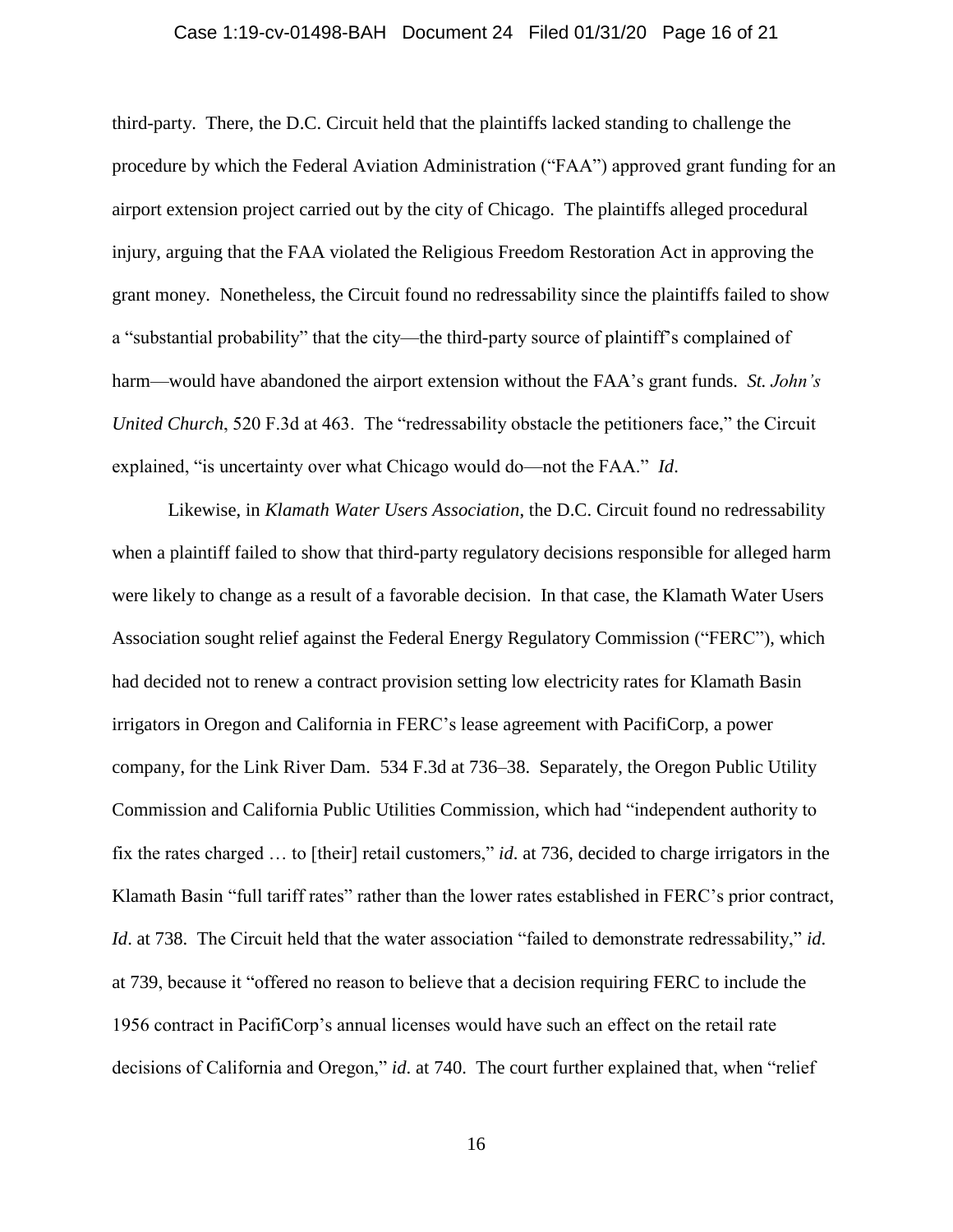#### Case 1:19-cv-01498-BAH Document 24 Filed 01/31/20 Page 17 of 21

for the petitioner depends on actions by a third party not before the court, the petitioner must demonstrate that a favorable decision would create 'a significant increase in the likelihood that the plaintiff would obtain relief that directly redresses the injury suffered.'" *Id*. at 739 (quoting *Utah v. Evans*, 536 U.S. 452, 464 (2002)). That was not the case in *Klamath Water Users*, since the ultimate harm—increased power costs—was unlikely to be redressed by a favorable decision as to FERC, given Oregon and California's independent rate-setting authority.<sup>6</sup>

In yet another closely analogous case, *Ashley v. U.S. Dep't of the Interior*, 408 F.3d 997 (8th Cir. 2005), the Eighth Circuit applied this same principle concerning the lack of redressability when dependent on a third party's choices. There, the Sioux tribe issued bonds and, with government approval, assigned certain funds received from a federal development grant to the purchaser of the bonds. *Id*. at 999.The plaintiffs challenged the government's approval, arguing—as plaintiffs do here, Am. Compl. ¶¶ 44, 46—that the government's action was *ultra vires*. Finding that no order in the case "would be likely to remedy the injuries complained of" since "the Tribe is not a defendant and none of the defendants controls the Tribe's challenged behaviors," *id.* at 999–1000, the case was dismissed for lack of standing, *id*. at 999. The court reasoned that undoing the government's approval of the bond issuance would do nothing "to prevent the Tribe from spending trust money on a new bond deal of the same

 $\overline{a}$ 

The D.C. Circuit recently found that plaintiffs had sufficiently met the redressability requirement for standing when their alleged harm was due, in part, to the decision of a third party not before the court. *See Woodhull Freedom Foundation v. United States*, No. 18-5298, 2020 WL 398625, (D.C. Cir. Jan. 24, 2020). *Woodhull* confirmed the long-standing redressability standard that "[w]here the requested relief for the [plaintiff] depends on actions by a third party not before the court, the plaintiff must demonstrate that a favorable decision would create a significant increase in the likelihood that the plaintiff would obtain relief that directly redresses the injury suffered." *Id.* at \*6 (internal quotation marks omitted) (citing *Klamath Water Users Ass'n*, 534 F.3d at 739)). Applying this standard, the Court found that the third party in the case—Craigslist—*would* act differently if the challenged statute, the Allow States and Victims to Fight Online Sex Trafficking Act ("FOSTA"), were struck down, citing evidence that Craigslist had removed the plaintiff's massage listings, which caused the complained of harm, to avoid anticipated liability under FOSTA, and had clearly expressed "its desire" to restore such listings if legally feasible in the future. *See id*. at \*6. *Woodhull* is thus distinguishable from this litigation, where plaintiffs, as explained above, have failed to demonstrate that the Klamath Tribes are likely to abandon enforcement of their senior water rights absent the challenged Protocol Agreements.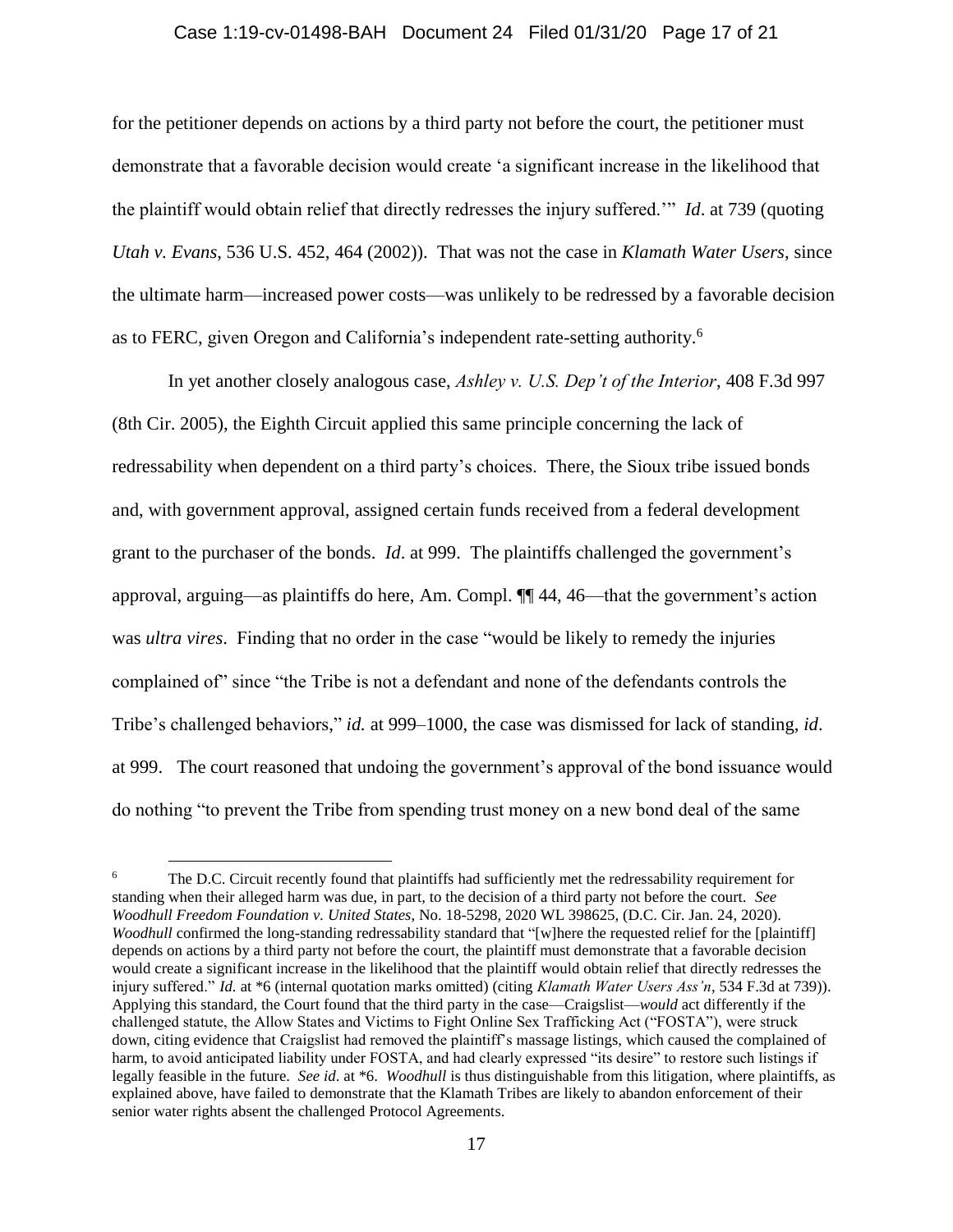## Case 1:19-cv-01498-BAH Document 24 Filed 01/31/20 Page 18 of 21

sort." *Id*. at 1000. "The underlying difficulty for the plaintiffs," as in *St. John's United Church*, was that "they 'seek to change the defendant's [*i.e.*, the government's] behavior *only* as a means to alter the conduct of a third party [the Tribe], not before the court, who is the direct source of the plaintiff['s] injury.'" *Id*. at 1003 (alterations in original) (quoting *Common Cause v. Dep't of Energy*, 702 F.2d 245, 251 (D.C. Cir. 1983)).

Here, as in *St. John's United Church*, *Klamath Water Users Association*, and *Ashley*, the plaintiffs challenge government action in order to remedy harm ultimately caused by enforcement of a third-party's senior water rights. Yet the third party, the Klamath Tribes, are entitled to enforce their senior water rights, as established in *Adair* and quantified by the ACFFOD, regardless of whether the Protocol Agreements stand. In these circumstances, the plaintiffs have not shown, as they must, that the Tribes are likely to abandon enforcement if the remedy plaintiffs seek—rescission of the challenged Protocol Agreements, *see* Am. Compl., Prayer for Relief—is granted.

Accordingly, this case must be dismissed due to the plaintiffs' lack of standing.

## **B. The Plaintiffs' State-Law Arguments Are Unavailing**

In a last-gasp effort to proceed with this lawsuit, the plaintiffs argue that another Federal law, plus Oregon state law and a state administrative decision, would prevent the Tribes from enforcing their rights independently. *See* Pl.'s Opp'n at 8–12. These arguments are incorrect. Plaintiffs rely first on the McCarran Amendment, 43 U.S.C. § 666, a federal statute enacted in 1952 that waives federal sovereign immunity to allow for "the joinder of the federal government in state suits for the general adjudication of all water rights in river systems and for the administration of the adjudicated rights." Cohen's Handbook at 1242; *see also Colo. River Water Conservation Dist. v. United States*, 424 U.S. 800, 802–03 (1976). While the McCarran Amendment's sovereign immunity waiver applies to Indian water rights held in trust by the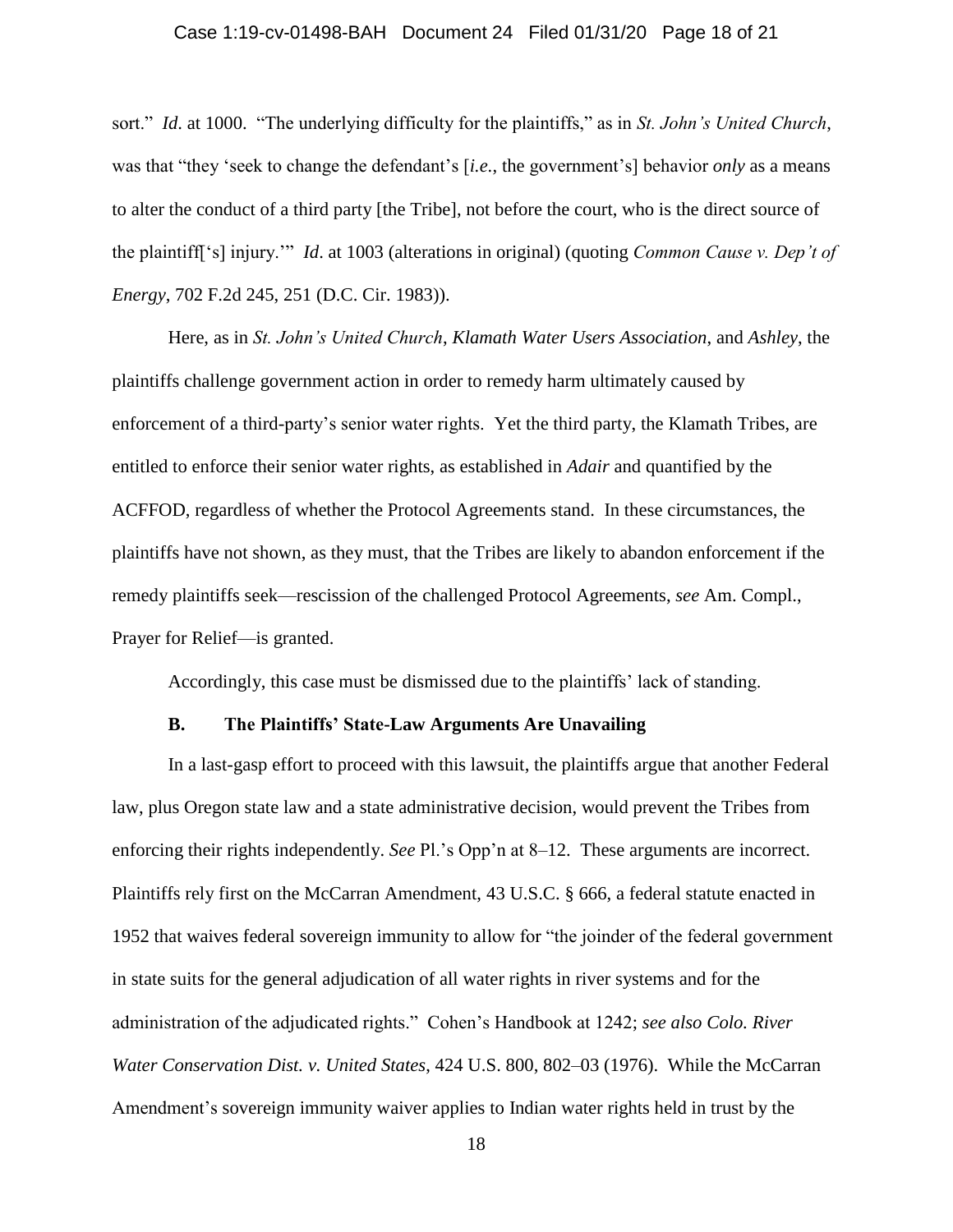#### Case 1:19-cv-01498-BAH Document 24 Filed 01/31/20 Page 19 of 21

federal government, *see Colo. River Water*, 424 U.S. at 809–12, the Supreme Court has made clear this law "in no way changes the substantive law by which Indian rights in state water adjudications must be judged," *Arizona v. San Carlos Apache Tribe*, 463 U.S. 545, 571 (1983); *see also Colo. River Water*, 424 U.S. at 813 ("The Amendment in no way abridges any substantive claim on behalf of Indians under the doctrine of reserved rights."). The fact that the Klamath Tribes' reserved rights were quantified in state proceedings, and are physically enforced by the state's water department, does nothing to alter the substantive rights themselves. That is to say, the McCarran Amendment does not—as plaintiffs seem to suggest, *see* Pl.'s Opp'n at 11– 13—compromise, revise, or otherwise diminish the Klamath Tribes' water rights.

Plaintiffs rely on two Oregon supreme court cases to bolster their position, but neither case supports the proposition that the Klamath Tribes lack the ability to enforce their water rights absent the Protocol Agreements. In *Fort Vannoy Irr. Dist. v. Water Resources Com'n*, 188 P.3d 277 (Or. 2008), the Oregon Supreme Court interpreted a state statute, ORS 540.510(1), governing the diversion or transfer of certificated water use, as part of the determination whether a private water user could make such a transfer without the consent of the irrigation district of which he was a member. The state statute at issue and the broader question addressed by the court—"whether the ownership of water rights resides with a water organization or its members," *see id*. at 286—play no role in the outcome of this case. *Fort Vannoy* says nothing about Indian law and tribal water rights, for which the substantive basis is *federal* law, not state law. The Klamath Tribes' rights important to this case derive from the Klamath Treaty, not the doctrine of prior appropriation or, as was dispositive in *Fort Vannoy*, "the intent of [the Oregon] legislature as expressed in the Water Rights Act and the Irrigation District Law." *Id*. at 286–87.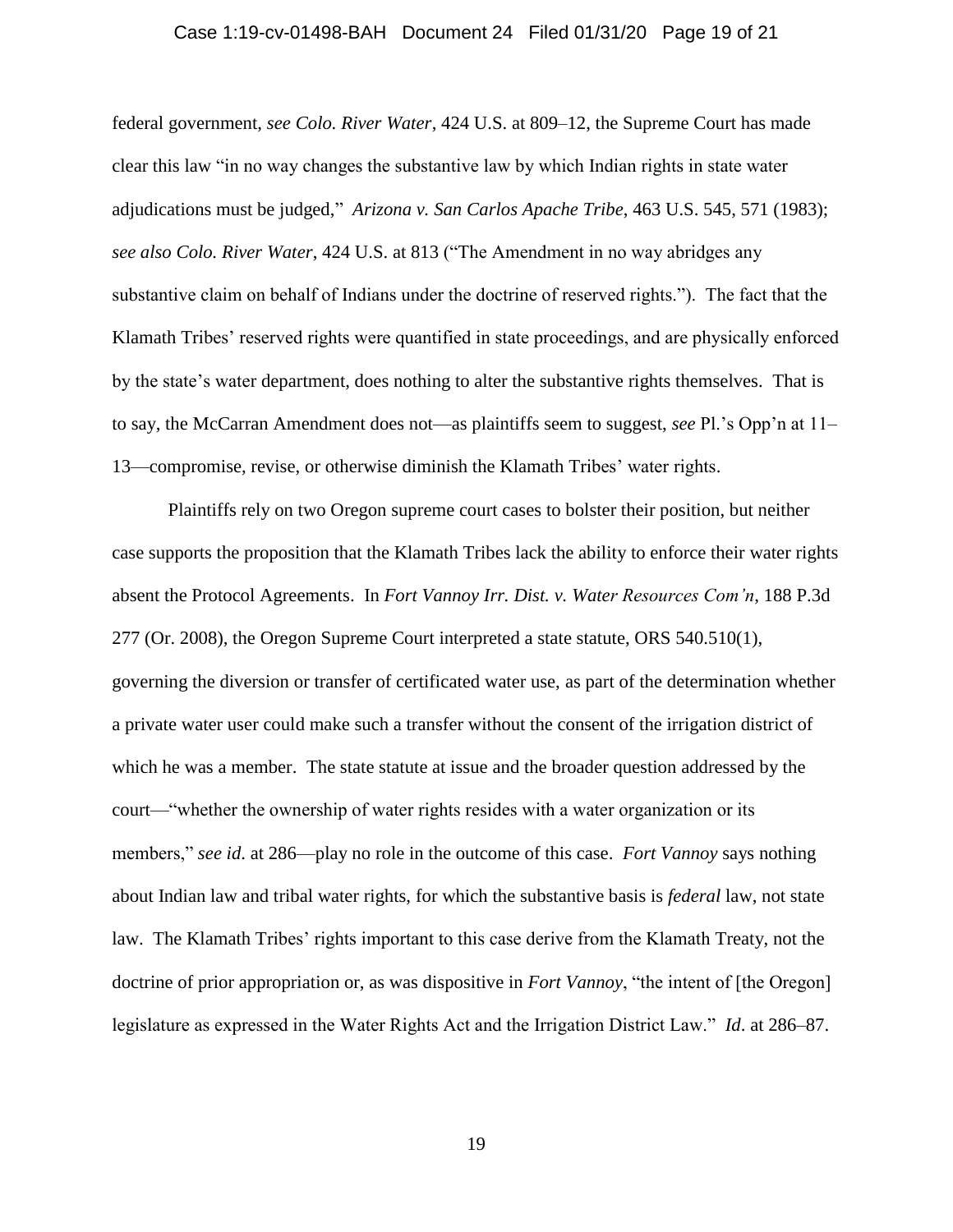## Case 1:19-cv-01498-BAH Document 24 Filed 01/31/20 Page 20 of 21

The plaintiffs' reliance on *Klamath Irr. Dist. v. United States*, 227 P.3d 1145 (Or. 2010) (en banc), *see* Pls.' Opp'n at 11, is similarly misplaced because it deals solely with questions of state law, not with federal reserved rights. In *Klamath Irrigation District*, the Oregon Supreme Court addressed three questions certified by the Federal Circuit, the second of which was "whether beneficial use alone is sufficient to acquire a beneficial or equitable property interest in a water right to which another person holds legal title." *Id*. at 1160. The state court's subsequent analysis about how to establish a beneficial use right through *appropriation* is not relevant here, since the Klamath Tribes' rights are established by treaty, not by appropriation. Indeed, after the certified state-law questions had been answered, the Court of Federal Claims and the Federal Circuit held that the water rights of the private landowner appellants in the case "were subordinate to the Tribes' federal reserved water rights," *Baley*, 942 F.3d at 1341, and that the "the superior water rights of the Tribes required that the Bureau [of Reclamation] temporarily halt deliveries of water to [private landowner] appellants," *id*. at 1331.

Finally, the plaintiffs argue that OWRD "expressly rejected the Tribes' attempt to secure legal title in their own name to a water right," Pl.'s Opp'n at 8, by pointing to a 2014 order of determination issued as part of the Klamath Basin Adjudication, *see* Amended Mot. Requesting Judicial Notice, Ex. 4, Corrected Partial Order of Determination ("Corrected Partial Order") (Feb. 28, 2014), ECF No. 21-6. The order of determination, however, simply does not do what the plaintiffs say it does. During the adjudication, the United States filed multiple claims concerning the "hunting, trapping, fishing and gathering purposes of the Klamath Treaty of 1864" on behalf of the tribes. *See* Corrected Partial Order at 12. The Tribes then filed an additional claim "incorporate[ing] the United States' claims in this case by reference." *Id*. ORWD dismissed this additional claim, which simply restated by reference the claims already